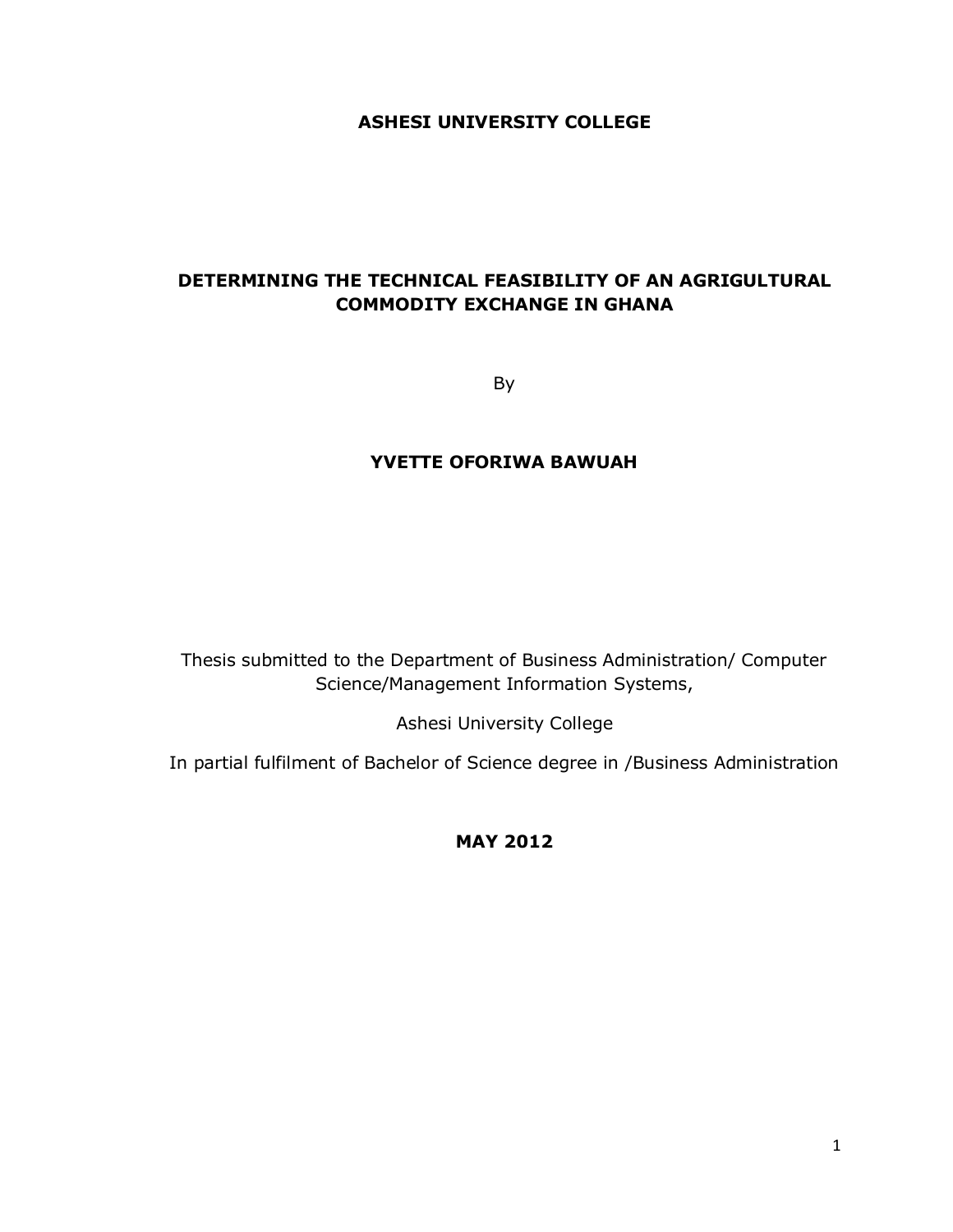#### **CHAPTER ONE**

*Acronyms:*

*WRS- Warehouse Receipt System GCX- Ghanaian Commodities Exchange*

*ECX-Ethiopian Commodities Exchange*

### **INTRODUCTION**

This paper seeks to explain the concept of an agricultural commodity exchange and provides the reader with a practical understanding of the concept. The focus of the study is Ghana. The paper also seeks to highlight the conditions that will enable the Ghanaian economy operate under such a system. The paper's main objective is to determine the technical feasibility of such a system in Ghana, given various constraints this economy faces.

## **1.1 Background**

First of all, a market is defined as a place which serves as a medium for the exchange of goods for consideration, which are mostly monetary gains. In this global age, transactions between buyers and sellers are done mainly through electronic means. For this reason, the physical marketplace is not mandatory for the exchange. ("Commodities Market", 2011)

Commodities are defined as products which have some commercial value, which can be either manufactured, purchased, sold or consumed. Commodities are mainly those products which belong to the primary sector of the economy including agriculture (for example wheat, corn, barley) and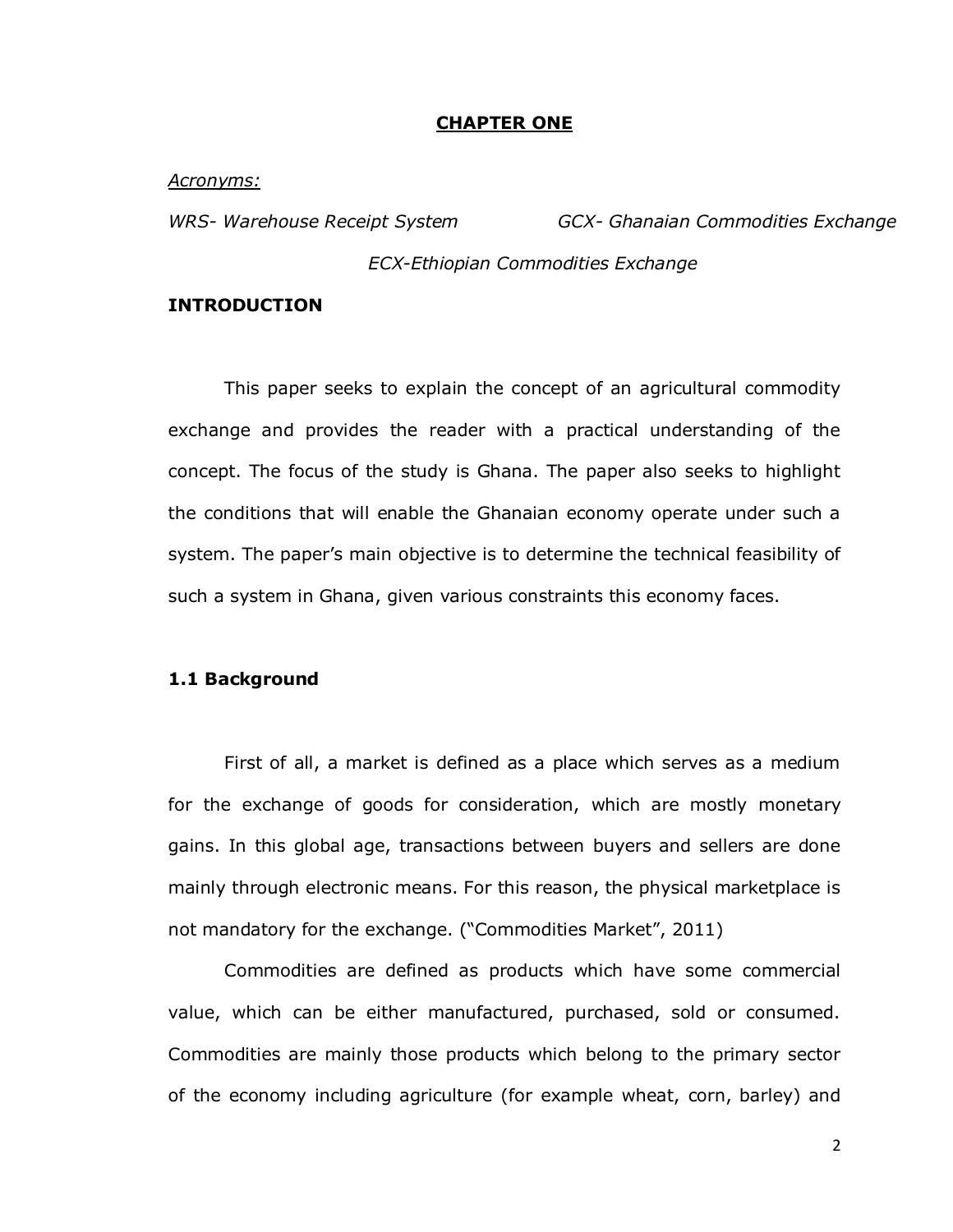extractable raw materials, for example, crude oil, gas. These products usually serve as major inputs for the secondary sector of the economy. (Santos, 2010)

According to Gideon Onumah, a commodity exchange essentially serves as a medium, which is usually either physical or electronic, through which buyers and sellers are brought together, mainly through a group of registered brokers. This market deals mainly in physical commodities or in derivatives. The essence of an agricultural commodity exchange is to manage the risks of unexpected reductions in the value of the underlying asset. (Onumah, 2009)

The agricultural commodity exchange system evolved in the nineteenth century when Chicago became a commercial centre, connecting the state officially to the United States of America. (Singh et al, 2011) The connection attracted the Midwest farmers, who hoped they could sell their produce, mainly wheat, for reasonable prices. There was very minimal storage capacity in this city so farmers usually were exploited by the dealers. However, in the latter part of the nineteenth century, an immediate system of trade, also known as the spot or cash exchange, evolved which enabled the sellers deliver commodities to the buyer immediately after a transaction however sometimes at a specified later date. (Hieronymus, 1977)

Slowly, farmers and buyers entered into contracts for future exchanges of grains for cash in the future so that farmers could avoid transportation and storage costs if the price was not acceptable. This system served well for both parties because the farmer knew how much he would be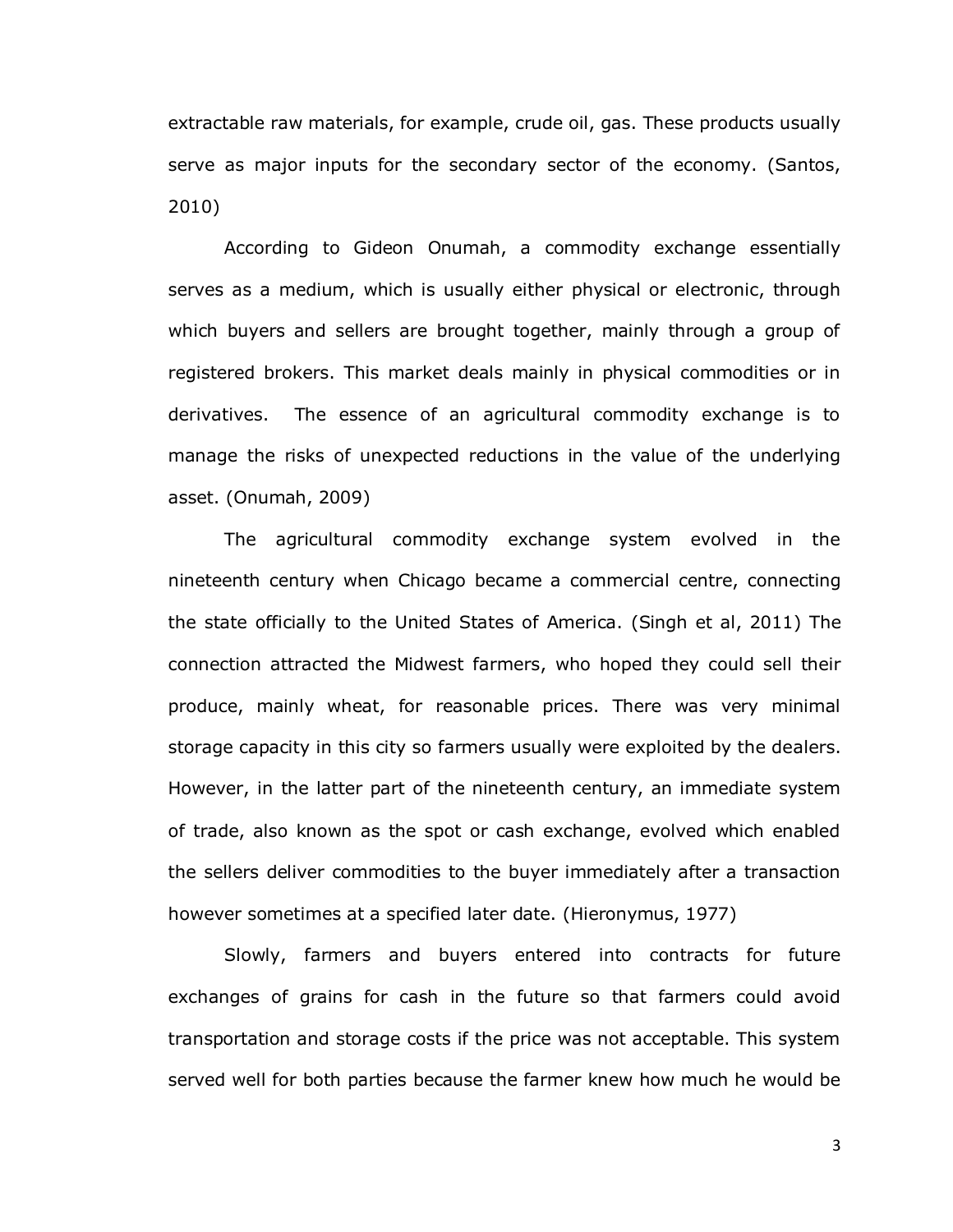paid and the dealer also was aware of procurement much earlier. Eventually these future contracts became very popular and were used as collateral in some banks. (Santos, 2010)

Eventually, all the contracts became standardized based on the quantity and quality of the commodities being traded. The contracts also began to change hands before the delivery date. Dealers could trade their contracts, whenever they decided they did not want wheat, with other interested people. The farmer could also pass on his contractual obligation to another farmer if he did want to deliver his wheat. The price of the contract would go up and down depending on what was happening in the wheat market. If the weather was bad, there would be a lesser supply of wheat and all the people who had contracted to sell wheat would hold on to their contracts expecting to fetch a better price. On the other hand, if the harvest was better, the seller's contract would be less valuable since wheat supply is abundant. ("Commodities Market", 2011)

### 1.2 **Problem Statement**

Trade in agricultural commodities has been liberalized in Ghana since the latter part of the twentieth century. (Khor, 2006) This has created an avenue for private trade to flourish but commodity trade is guarded by a number of factors, which increase transaction costs, leading to lower profit margins for producers, higher costs for processors and high retail commodity pricing. (Onumah, 2010)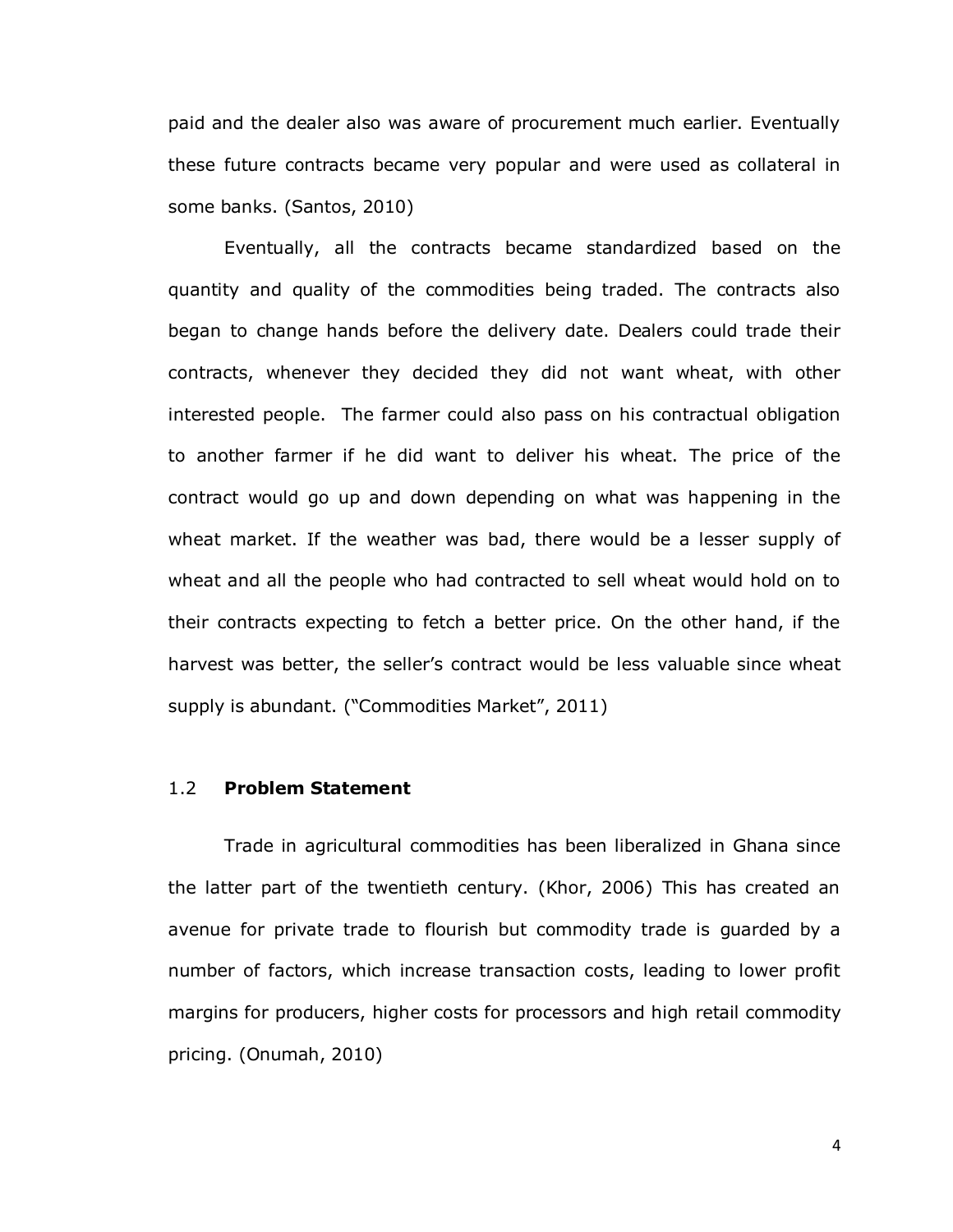Most agricultural commodities in Ghana have several intermediaries in their marketing chains and this makes the chain very lengthy. The maize marketing chain is used here to serve as a graphical representation for many of the commodities in Ghana (See Table 1) The individuals included in the marketing chain include small scale aggregators and handlers at the rural level who transact business with middlemen so they can bulk supply to major wholesale markets in the country. Typically, the aggregators are severely under-capitalized but they operate in rural markets where transactions are predominantly cash-based, due to lack of trust between farmers and traders. Quite often, these aggregators are expected to provide cash advances to farmers as a means of securing commodities.

Furthermore, they tend to extend trade credit, ranging between 1 to 2 weeks to traders in the urban wholesale markets. The inability of the traders to gain access to formal finance contributes to the acute liquidity constraints in commodity marketing and reduces the capacity of the trade to absorb significant surpluses, hence reducing farm gate prices, especially during harvest. ("Marketing Conditions", 2011)

The situation described above is one reason why distribution margins – between farm gate and wholesale/retail prices – tend to be very wide. Though this is often blamed on "unscrupulous" middlemen extracting super profits from producers, various studies suggest that the underlying causes include the inefficiencies in the marketing chain. (Onumah, 2010) Other factors that increase transaction costs in the trade and widen distribution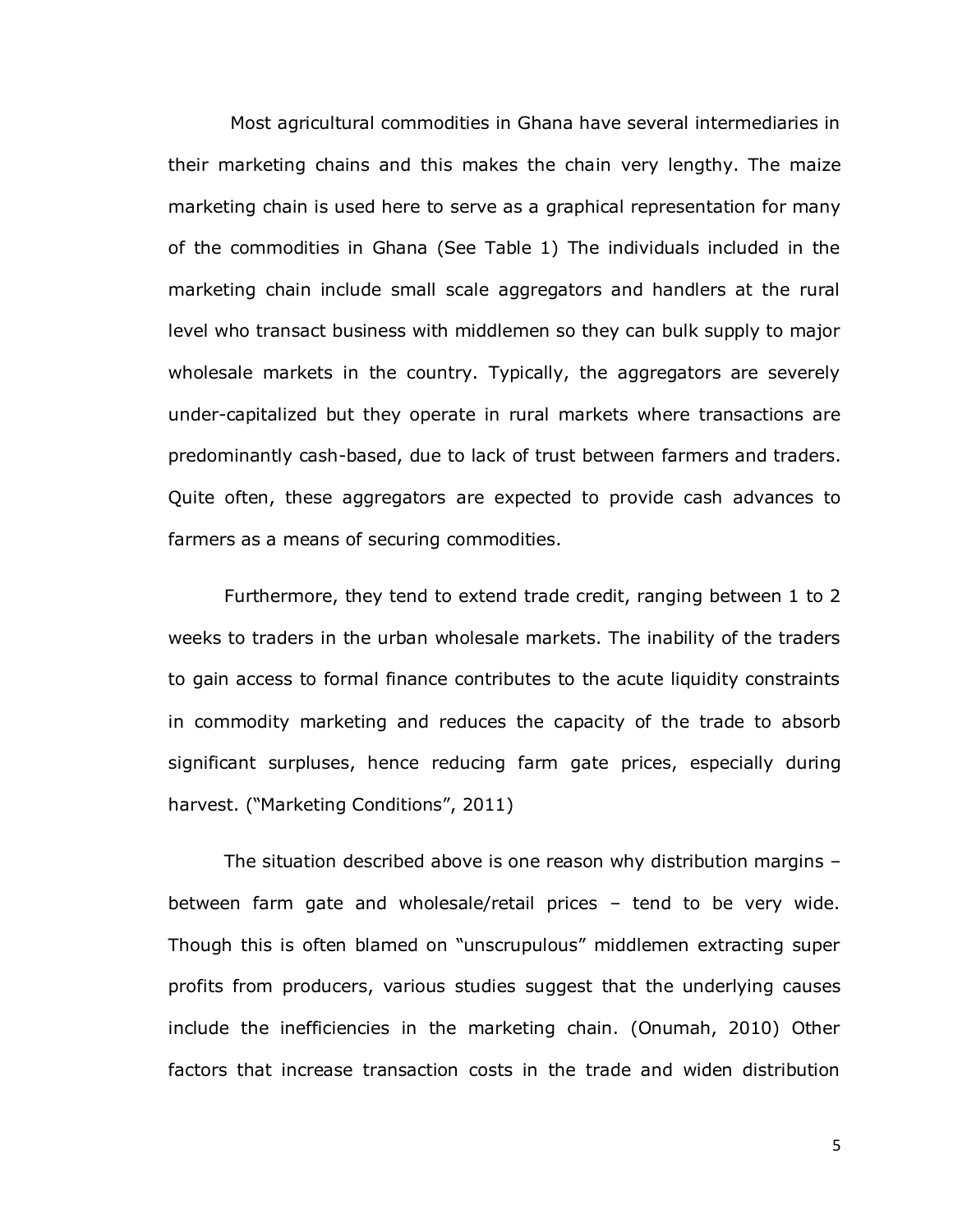margins include the high transportation costs and the time and related cost in assembling small volumes of produce, particularly where supply is uncertain. Indeed, the bulking process tends to be very slow and costly, because of the small volumes produced by the widely-dispersed smallholder farmers and uncertainty and/or lack of information about available supplies. Another factor contributing to high transaction cost in the agricultural commodity trade is poor contract enforcement. Partly due to this problem, trust between farmers and traders has been eroded, leading to the situation where the rural trade is predominantly cash-based. ("Marketing Conditions, 2011)

The bargaining position of farmers is often very weak, especially at harvest because there are few alternative buyers with sufficient capital to absorb the large surplus available at the time. They are also under pressure to sell because of household cash needs – to pay off production credit and to meet household consumption needs – but they lack access to finance which will allow them to defer sale. Their inability to access finance is partly due to lack of suitable collateral. Lacking suitable on-farm storage facilities, farmers are unable to defer sale without significant post-harvest losses. Their bargaining position is further weakened by limited access to price-sensitive market information. The itinerant aggregators, who trade between rural and urban markets, tend to be better informed and exploit their information advantage. (Shahidur, 2010)

For most domestic food commodities, no quality differentiation occurs in the markets, and no quality premium is paid, especially at the farm gate.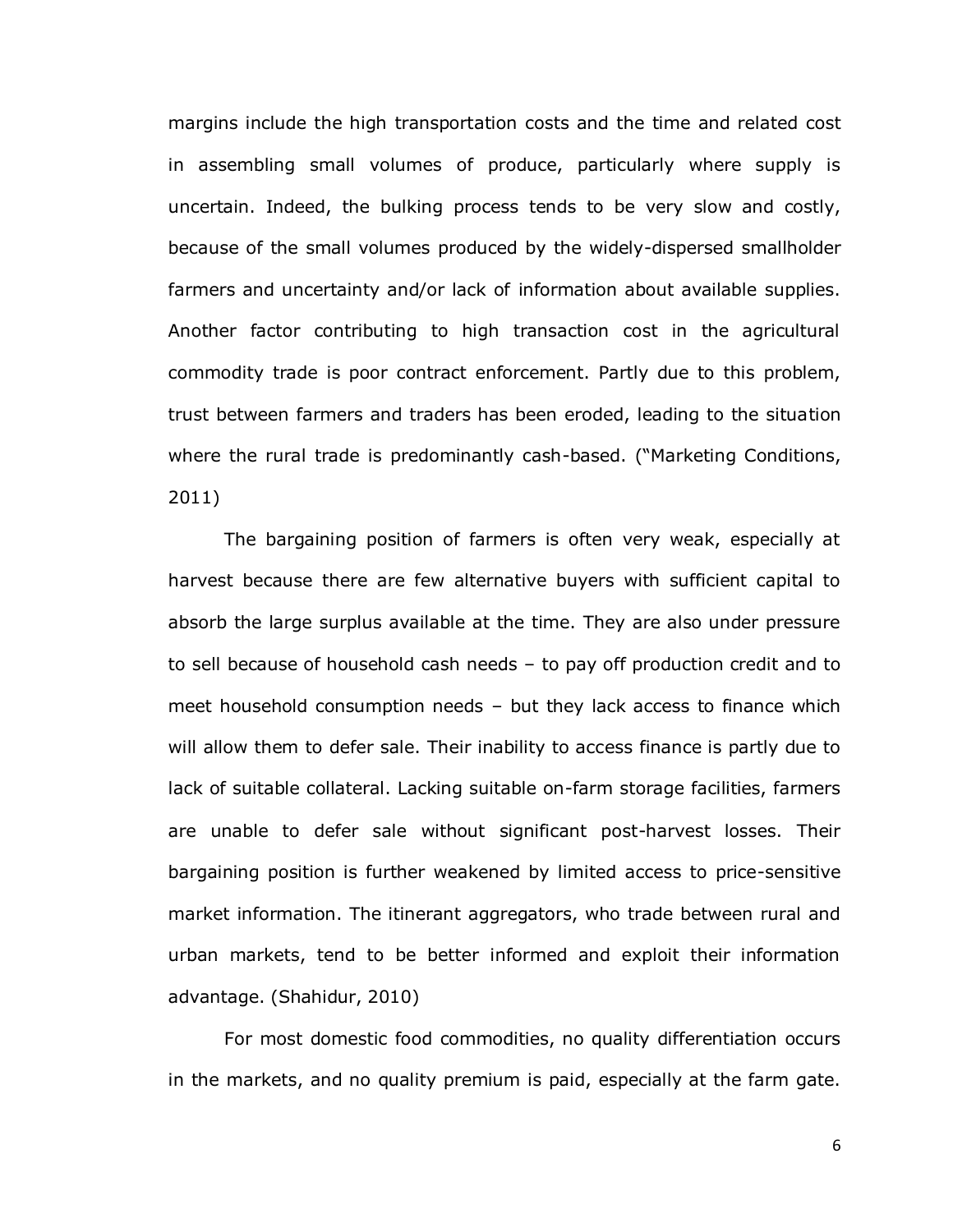The emerging market for premium quality grains in Ghana, particularly for produce supplied to major processors such as Nestle, GAFCO Ltd. and the breweries is generally expected to grow in the medium term, but remains small relative to the informal trade which offers no quality premiums.

As a result of agricultural trading; farmers, traders and processors are fully exposed to price risks with minimal opportunities to hedge against such risks. The uncertainty created discourages long-term planning by farmers, as they often respond on ad hoc basis to price signals. It also discourages sellers and wholesalers, distributors from investing into this sector, which could lead to an improved efficiency in trade. (Onumah, 2010)

In markets such as Mali and Niger, trade in agricultural commodities is informal and faces similar challenges as the domestic trade. Also, ad hoc agricultural trade policies often challenge the development of formal regional trade, and this may lead to a decline of the overall competitiveness of the Ghanaian farmers. This is despite the growing recognition that the value of regional trade in agricultural commodities between African countries could potentially dwarf export revenues from traditional agricultural exports. (Garcia, 2010)

Many of the aforementioned problems can be dwarfed with the successful introduction of an agricultural commodity exchange, which will serve as physical or electronic means of trading in agricultural products. The essence of an agricultural commodity exchange is to manage the risks of unexpected reductions in the values of underlying assets. (Onumah, 2010) This GCX will serve as a means of centralizing the trading of commodities.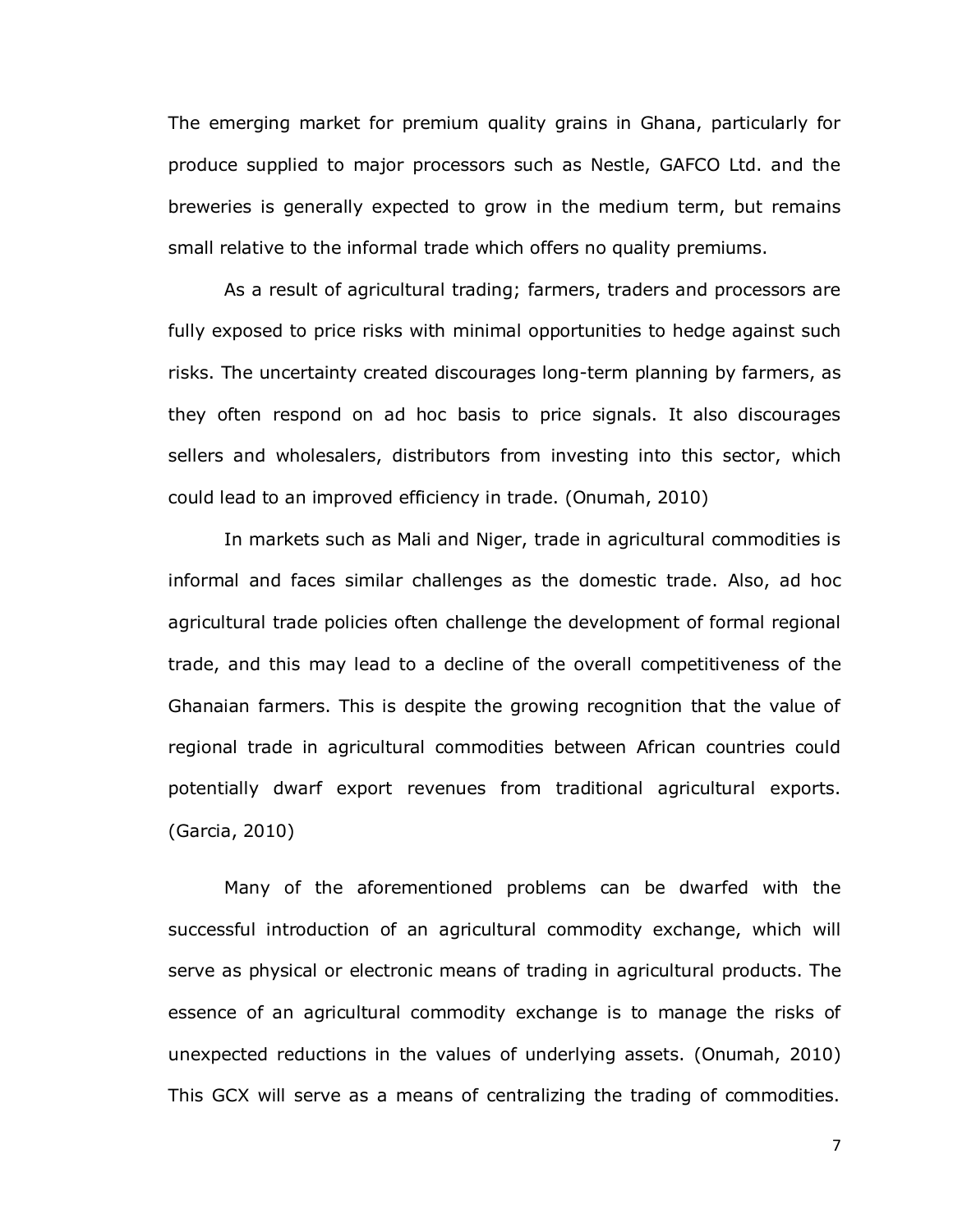The coordination of trading activities through an agricultural commodity exchange will help reduce costs which are usually related with identifying market outlets and physically inspecting all tradable commodities. Through the centralization of trading activities in the GCX, transfers will be easily facilitated. Market transparency is also a potential benefit of this system as all parties will be made aware of the various trading parties will be knowledgeable of the commodity prices before trading. Commodity exchange systems depend largely on warehouse receipts.

Warehouse receipts are mainly documents which have been issued by warehouse operators in order to certify the quality and quantity of a specific commodity. Warehouse receipts serve as trading instruments used to increase efficiency in agricultural trade. They serve as a means of transferring ownership without physical delivery of commodities. Warehouse receipt systems also serve as financing instruments when they gain credibility in the market. When the WRS is backed by a suitable legal framework, these receipts can be used as secure collateral for inventory financing.

With this background, the objectives of this study will be mentioned subsequently.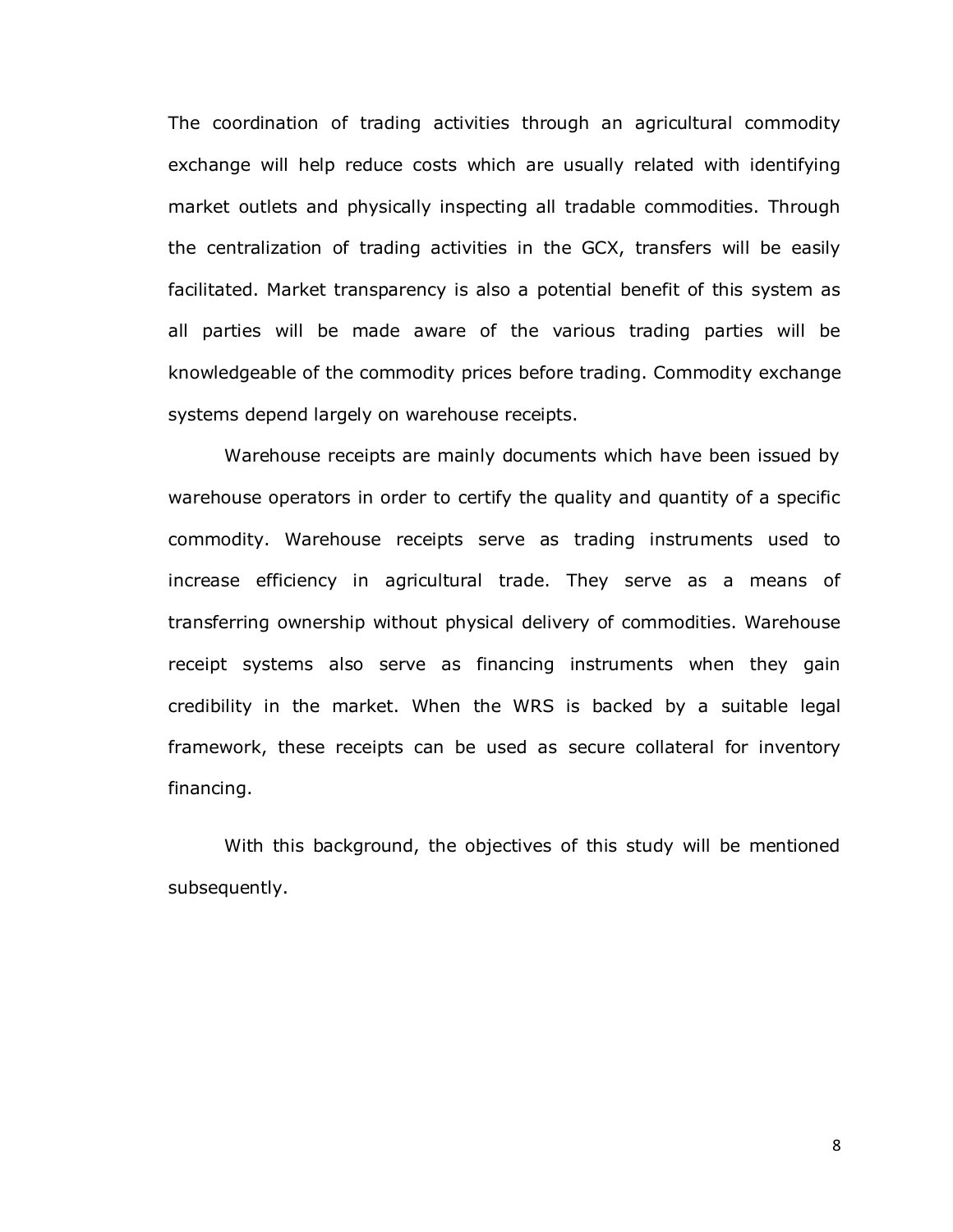## **1.3 Objectives**

The objectives of the study include:

- Determining if Ghana has the adequate capacity, good quality of warehouses to store grains and if these warehouses are located in easily mobile areas
- Determining what will make the Banks accept receipts from farmers  $\bullet$
- Determining the capacity of existing institutions to conduct certification of the quality of grains
- Determining the feasibility of commodities exchange in Ghana

## **1.4 Research Questions**

- i) What are the conditions which need to be satisfied in order to implement such a system?
- ii) Is it feasible to implement this model at all?

The main aim of this study is to determine if it is feasible to develop an agricultural commodity exchange in Ghana. In order to determine the feasibility, the research paper needed to investigate the enabling conditions of such a system.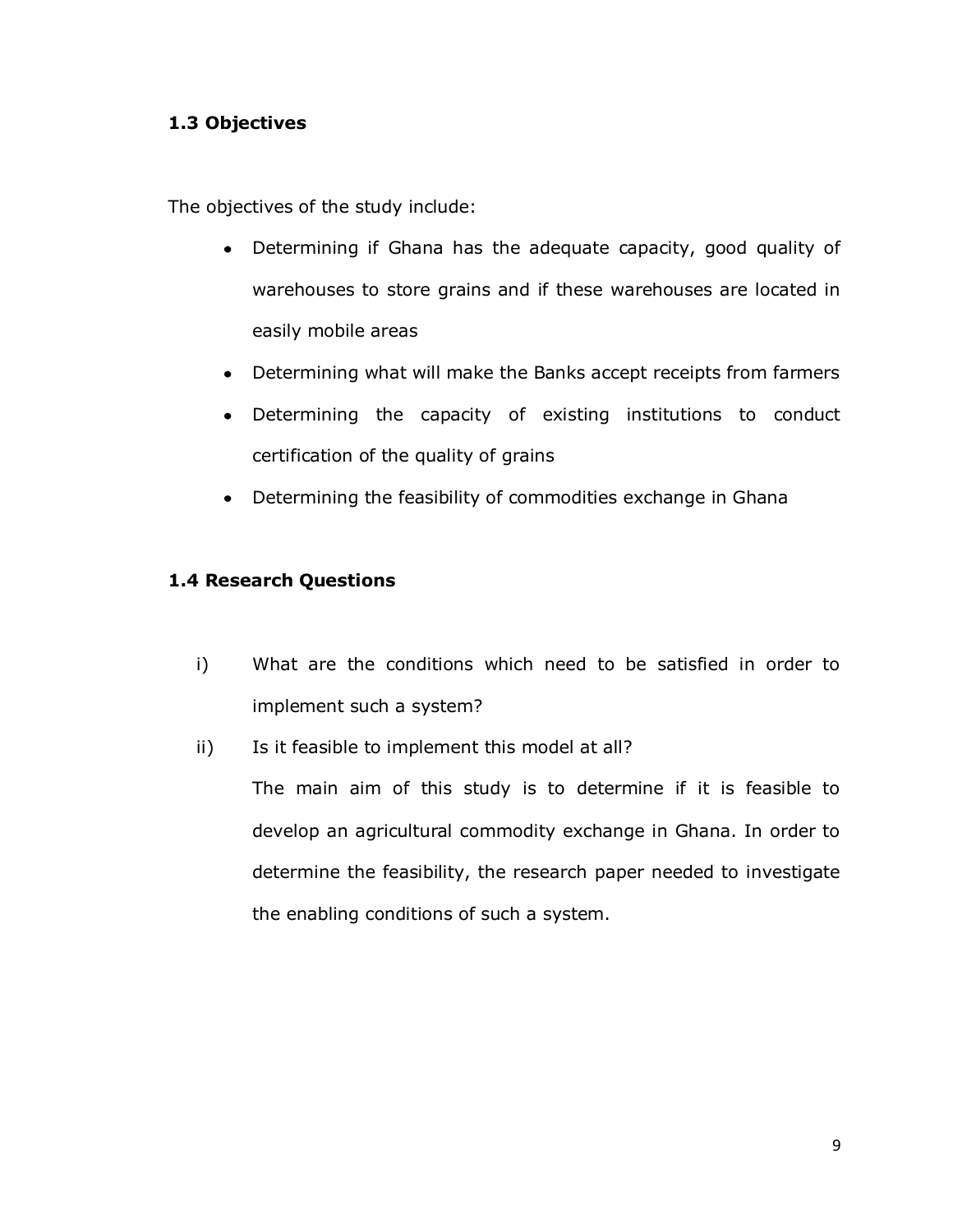#### **1.5 Significance of the study**

Essentially, the dissertation is concerned with the technical feasibility of such a system in the Ghanaian economy considering all the conditions which will have to be satisfied and the duration it will take to ensure all these conditions are met before the system can be implemented.

This research topic was chosen in order to throw light on the Ghanaian agricultural sector, which is usually neglected, and make people aware of commodity exchanges, which serves as an efficient system for the development of an efficient agricultural sector in the country.

## **1.6 Methodology**

This study was conducted in the Greater Accra region where there are a significant number of commodity exchange experts. The study is qualitative and descriptive. The sample was chosen using the purposive sampling procedure. Interviews with select representatives from 6 banks aided in the in data collection. Also, responses from experts from the Ghana Standards Board, Ministry of Agriculture and the Ghana Statistical Service were used in data collection. The data analysis was mostly done by using Microsoft Excel. Secondary sources of data were also used in this study. United Nations Council for Trade and Development (UNCTAD) papers and other internet sources were also used in gathering data.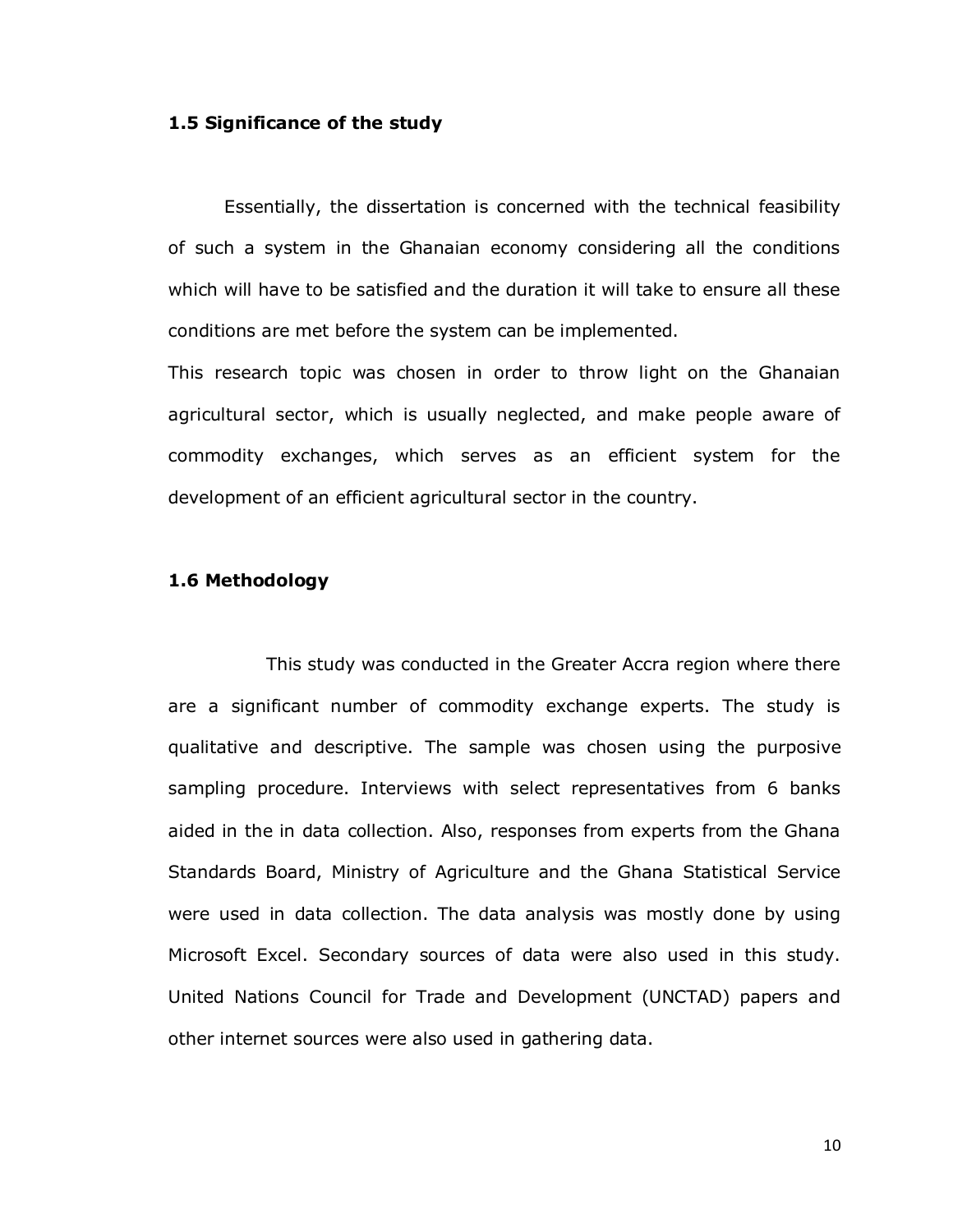## **1.7 Scope of study**

The study examines the importance of commodity exchanges and whether such a system can be implemented in Ghana. The paper is determined to review part of the agricultural sector and come up with a solid basis for determining the technical feasibility of the exchange. The paper looks at all the conditions which need to be met in order to ensure the system can be implemented.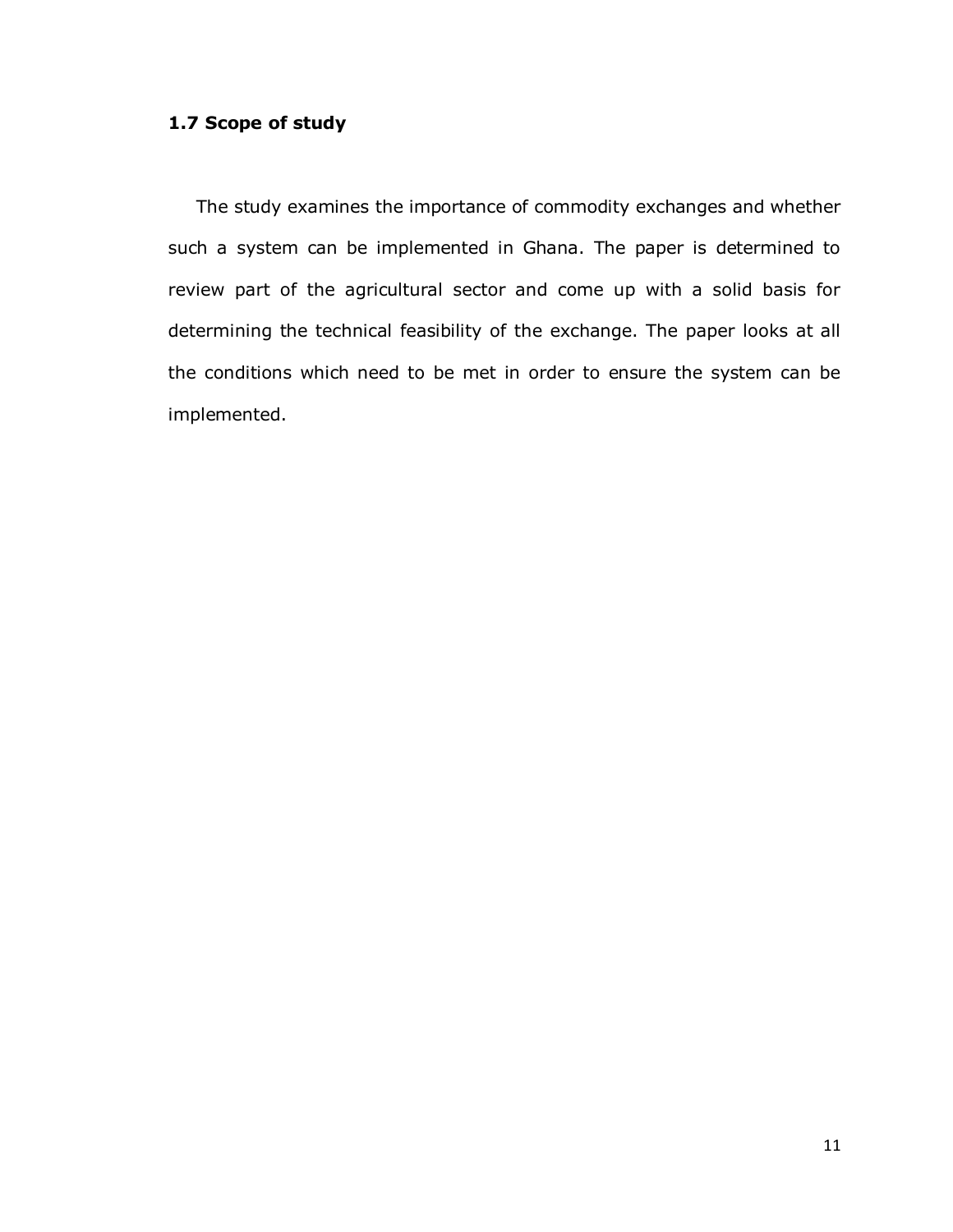## **Chapter Organization**

## **The study is presented in five chapters:**

Chapter One gives a general introduction to the study and provides a brief background of the study. The chapter also informs the reader of the objectives of the study, significance and scope of the study as well as the problem statement and research questions.

Chapter Two reviews the related literature concerning the study and theoretical framework used.

Chapter Three explains the methodology employed for the research. This includes the study design, sampling, data collection methods.

Chapter Four illustrates and explain the data collected from the preceding chapter.

Chapter Five presents a summary of the findings, conclusions and recommendations.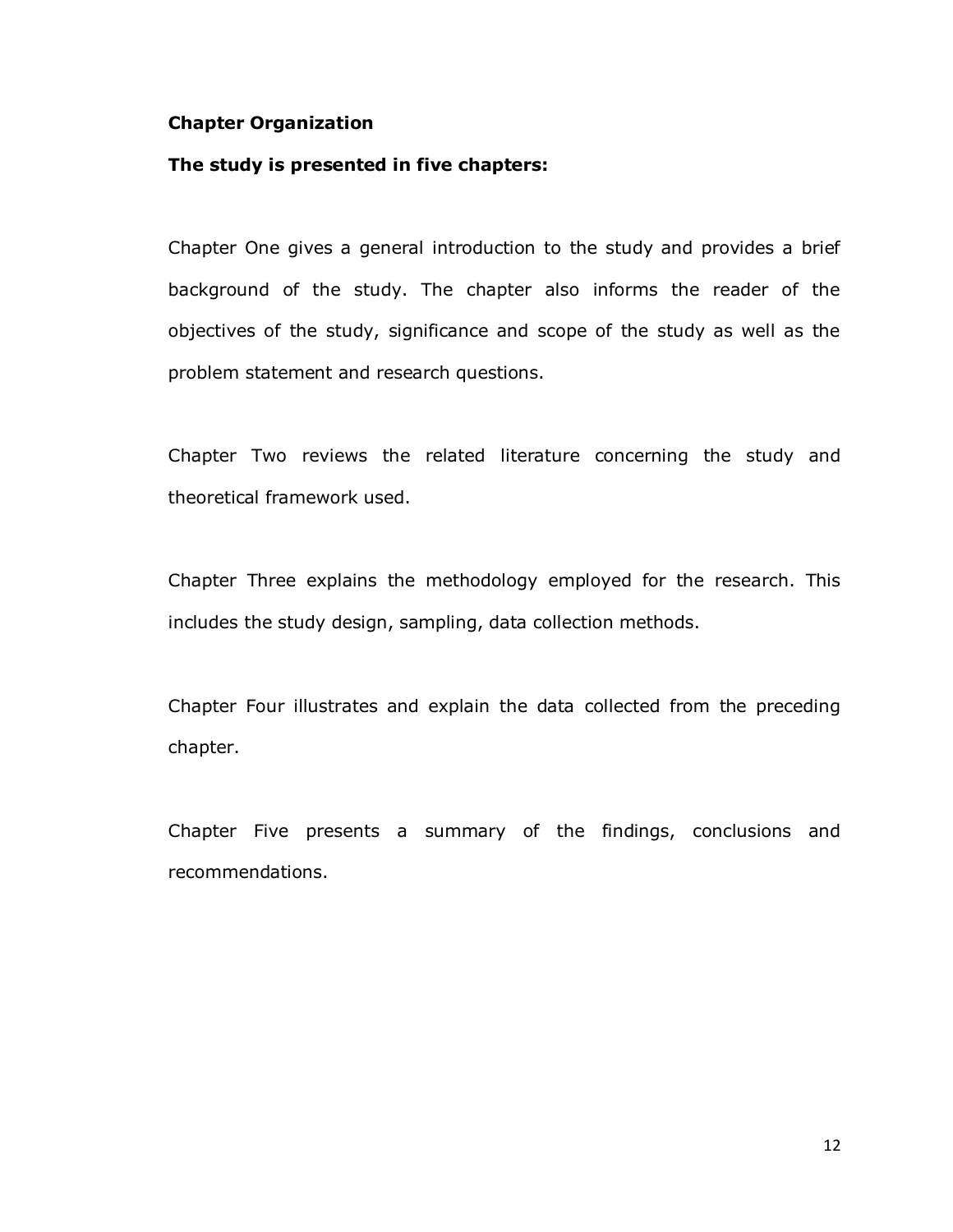## **CHAPTER TWO**

#### **Literature Review**

#### **2.1 Introduction**

This chapter focuses on the conditions that are needed to ensure the exchange is implemented efficiently. The chapter dwells on literature which was obtained from UNCTAD papers, individual and collective papers as well as from the internet. This literature is intended to give the reader a deeper insight in relation to the topic and provide a standpoint as well.

According to literature proposed by Shahidur et al, D Black and Jayne et al, in order for a commodity exchange to function efficiently, the exchange must attract significant volumes of trade in order to enable it spread the costs of its services over a sufficient base of users. The literature proposes that commodity exchanges will only succeed if three main categories are met. Firstly, the commodities should meet specific conditions. Secondly, all commodities should meet particular contract conditions. Thirdly, there should be a strong macroeconomic environment to facilitate the exchange.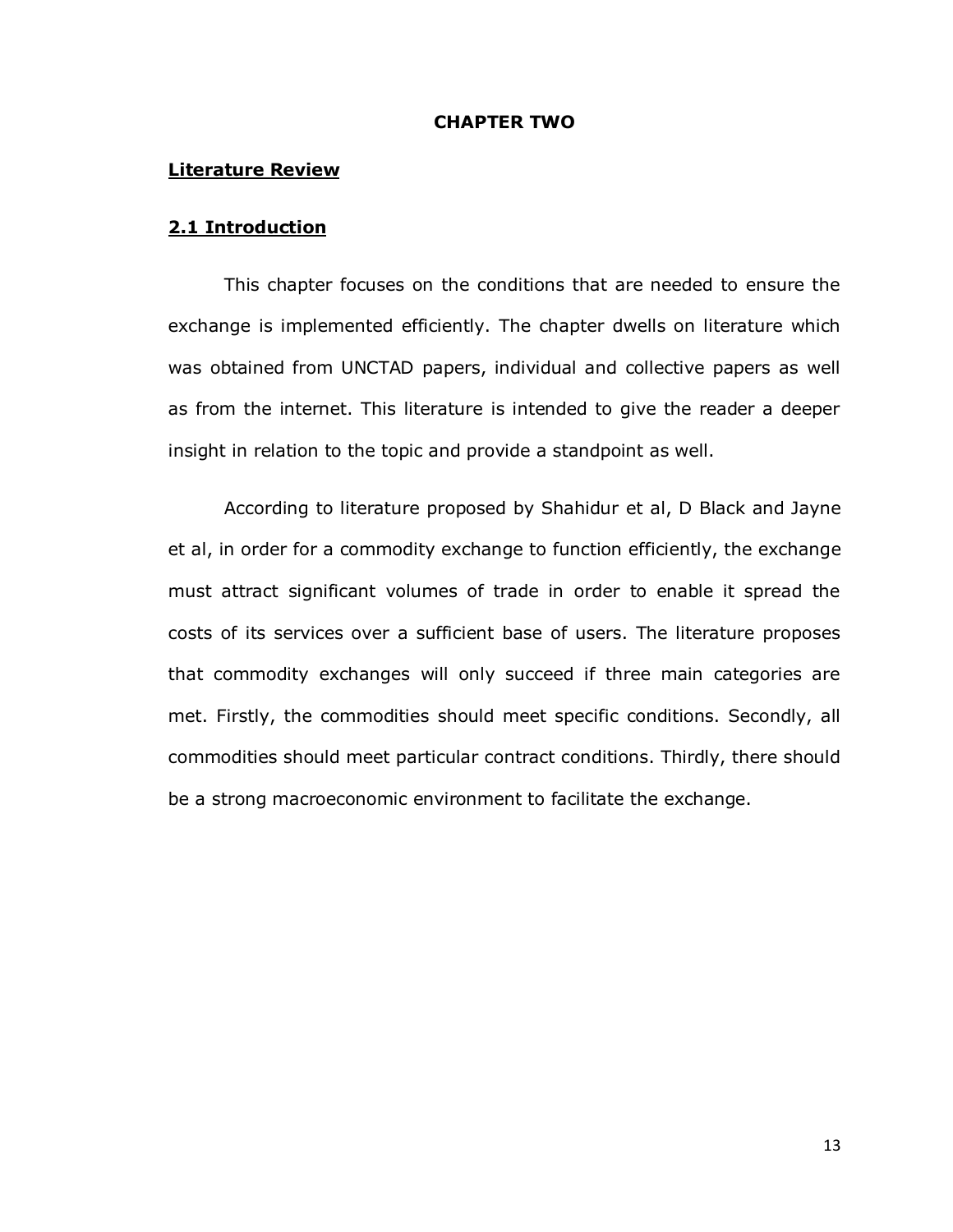## **2.2 Theoretical Framework**



*Source: Gideon Onumah, 2010*

**1. Commodity Specific Conditions**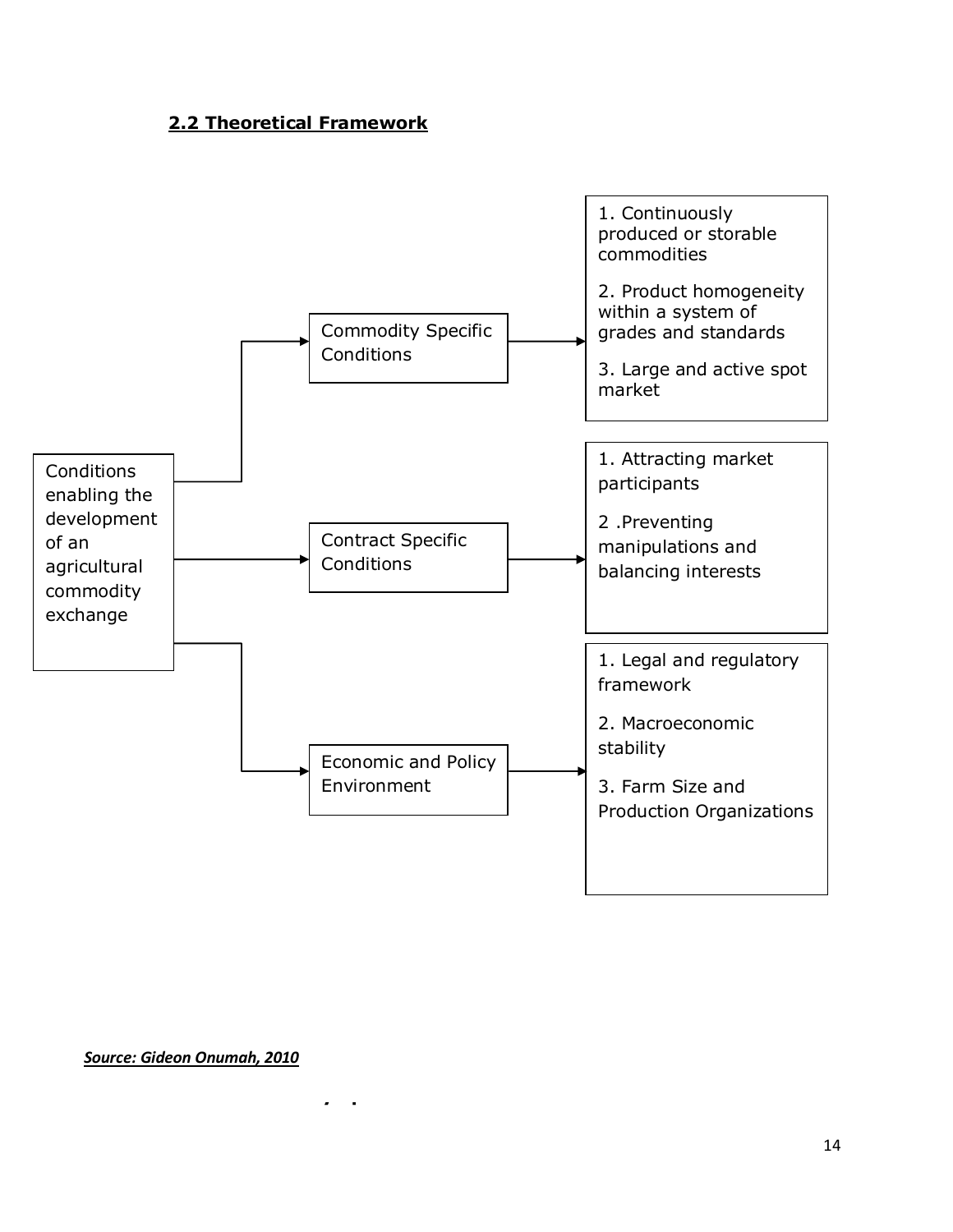The specific conditions for commodities to aid and ensure the smooth facilitating of the GCX are mentioned in the subsequent paragraphs.

#### **1.1. Continuously Produced or Storable Commodities**

All commodities in an agricultural commodity exchange system should be constantly produced in order to serve on this exchange. According to Shahidur, in recent years, there have been certain advancements in technology which enable the storage of certain agricultural produce.

Foods such as frozen fish and meat, which were previously excluded from the exchange in other countries, have been added because they can be stored efficiently. These fragile goods can now be used in the agricultural commodities exchange. Also, the recent advancements in technology have enabled farmers to extend the production period for many of these commodities. These recent advancements in technology have increased the number and variety of major commodities in the agricultural commodity exchange marketplace. (Black, 1986)

### **1.2 Product Homogeneity within a System of Grades and Standards**

According to the literature, single commodities each have different characteristics in terms of the level of contamination, the moisture content and also their varying measures of purity. In order to trade commodities in an exchange, there has to be the existence of a standard measure based on the basic characteristics these commodities should possess. Through this standardized categorization, commodities will gain some form of similarity.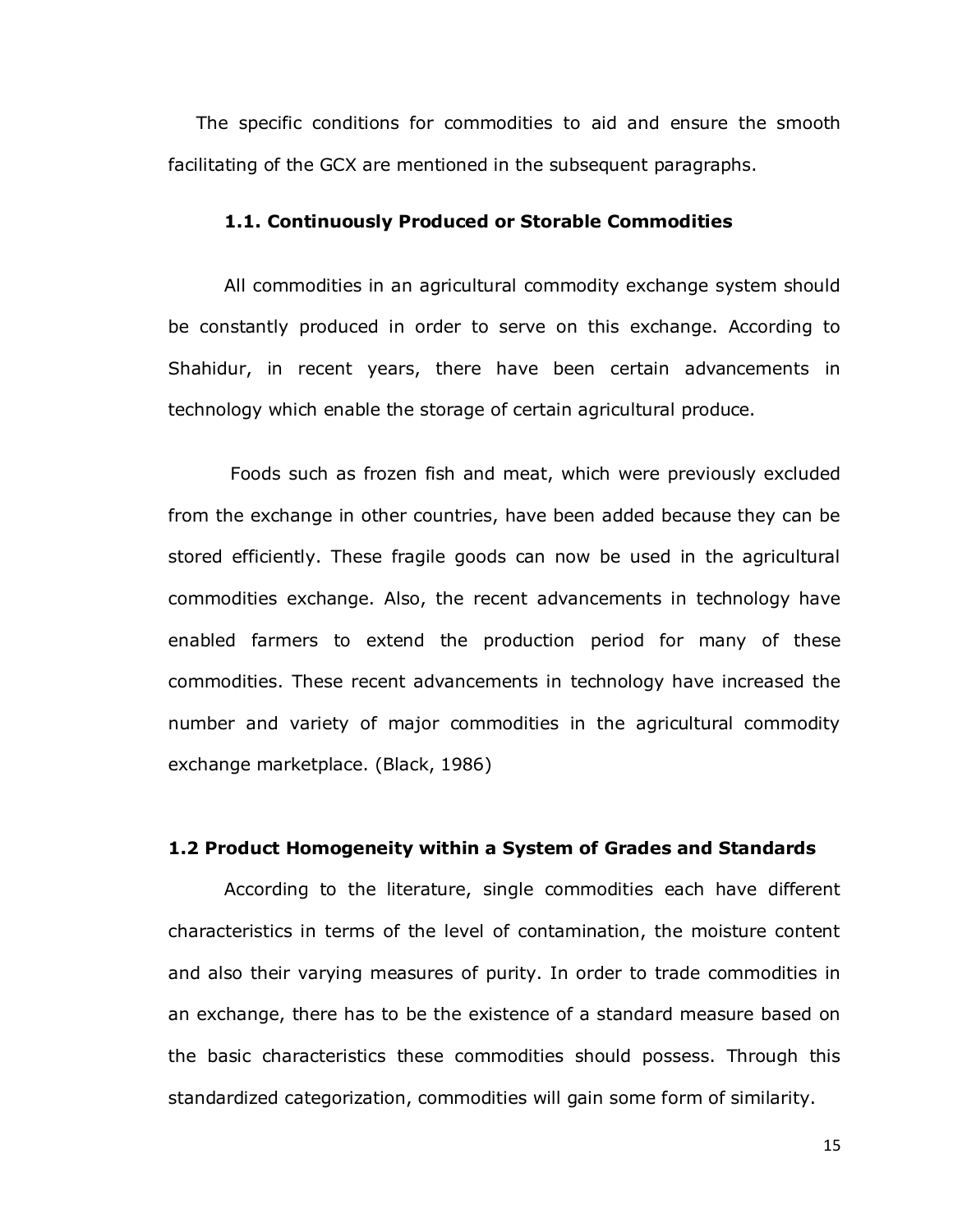The main exports in Ghana, mainly wheat and cocoa, have standardized grades and standards. However, commodities consumed locally do not really have this. This makes it hard to trade with such commodities grades and standards. The cereal market is lacking in this standardization and grading sector. Very few cereals have been able to be graded and standardized in order to easily facilitate the agricultural commodity exchange. The South African Commodity Exchange is one of the few exchanges which have been able to differentiate themselves by developing an efficient standardization and grading for their cereals. (Shahidur, 2010)

### **1.3 Large and active cash market**

Commodities traded on exchanges depend largely on the size of the cash market, in relation to the worth and quantity of market participants. Usually, if an exchange is considered valuable, more people will be interested in trading. Through this high interest, trade will be more successful and this will add more value to the exchange. Also, because large volumes of trade help in improving the agricultural commodities exchange, there will be increases in revenue which will help cover the start-up charges of the exchange. Also, active spot markets help provide information on the different preferences of the traders and his will help form contracts and aid in bidding for the tradable commodities. (Black, 1986)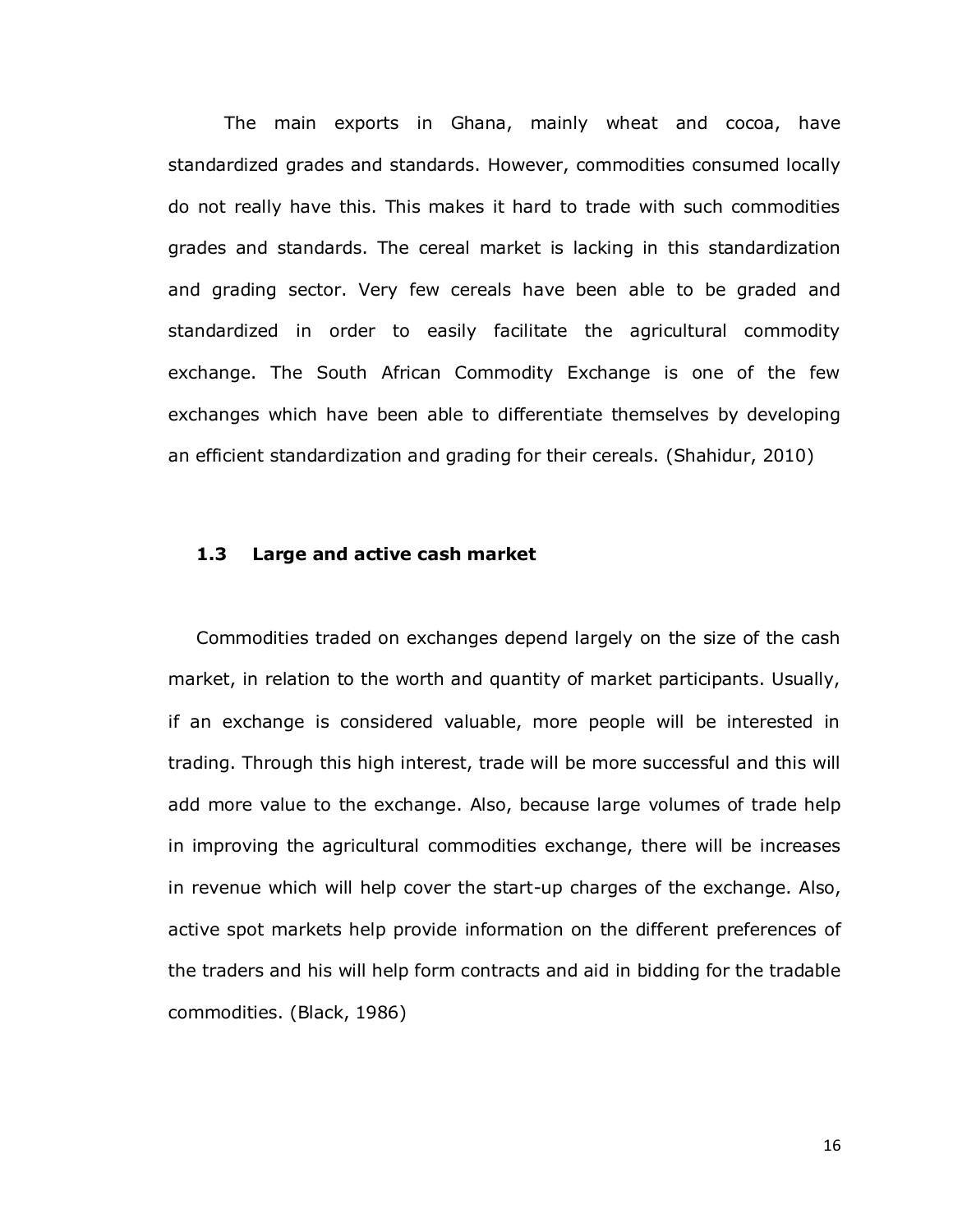### 2. **Contract-Specific Conditions**

Agricultural Commodity Exchanges can effectively function if the contracts being traded are attractive to the market participants. In countries were commodities exchanges have gained maturity, some contracts still fail as a result of the low attraction rate people have for them. This means that few people are interested in trading in these contracts. According to Leuthold (2004), from the mid twentieth century to the late twentieth century, 100 out of 341 contracts were given approval by the Agricultural Trading Commission. In his study, he raises the issue that successful agricultural commodity exchanges, with a high number of tradable contracts, can easily take in ineffective contracts.

## **2.1. Attracting Market Participants**

The attractiveness of market participants to an agricultural commodity exchange should be high in order to increase the number of buyers, sellers and brokers. As mentioned the preceding discussion (see 1.3), large cash markets increase the value of agricultural exchanges and increase the number of participants in the agricultural commodity exchange. This helps create an attraction for market participants. (Shahidur, 2010)

However, when the economy of a country is not stable, people are less attracted to trade. When the infrastructure costs and interest rates continuously change, hedgers and other participants are no longer attracted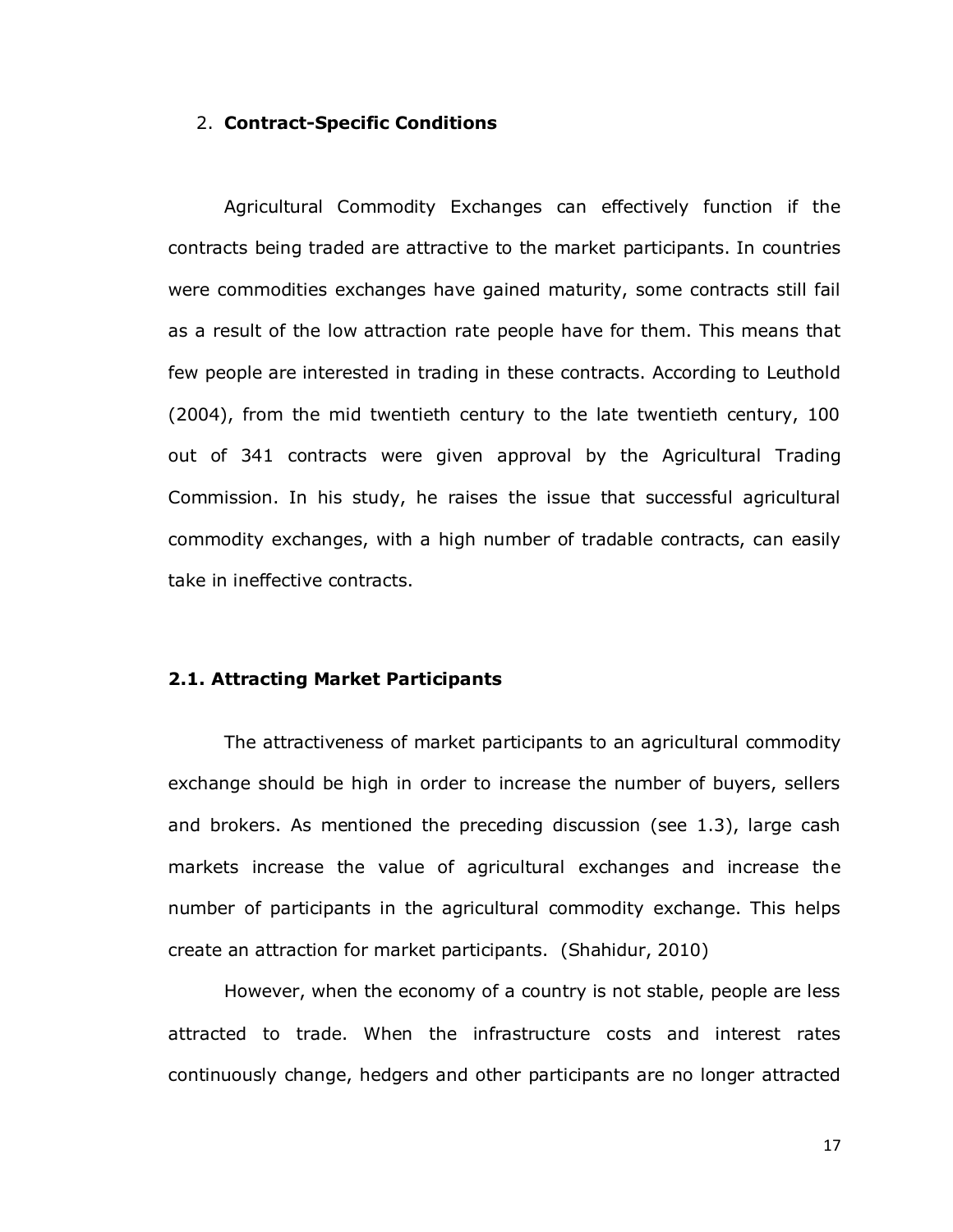to trade. The sizes and values of these standard contracts must be satisfactory to the traders in order to enable them use their contracts as collateral for bank loans.

Essentially, the commodity exchange system will work efficiently if market participants are attracted to it. This means there should be no favorability of one party over another, and the macro economy should be stable.

#### **2.2 Preventing manipulations and balancing interests**

In order for buyers and sellers to trade on an agricultural exchange, they must trust the contracts to be traded. It is essential to show objectivity by not favoring one party over another. Gray (1996) in his paper stated that if one party was favored over another through trading on the exchange would potentially fail if it is not revised.

#### **3 Economic and Policy Environment**

The introduction of commodity exchanges was highly privatized. The public sector had very little to do with the exchange. However, in recent times, the agricultural commodity exchanges in other countries such as Ethiopia have public bodies facilitating the exchange.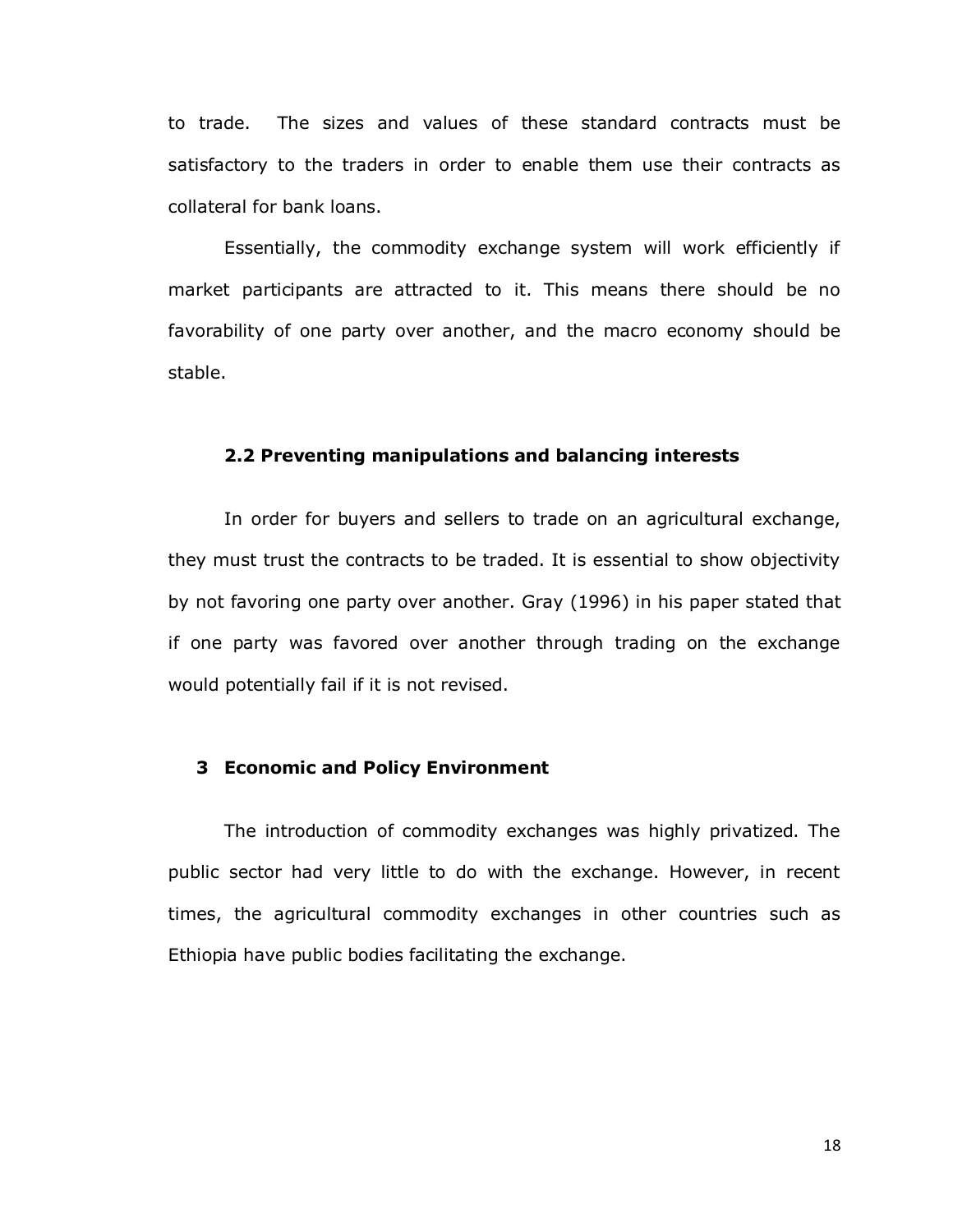#### **3.1. Physical Infrastructure**

According to Garcia (2004) commodities exchanges will be successful as a result of communication and transportation infrastructure. The agricultural commodity exchange needs a high level of communication between all market participants in order to serve as an information-base for them. Essentially, there needs to be available transportation in order to deliver commodities to the buyers. Also, transportation is necessary to ensure safe and reliable delivery of all the purchased commodities specific to the various trading contracts. These infrastructures is needed to also serve as a connector of all the various cash markets and provide readily available information to all these markets in relation to the standards and quantities of the available commodities to be traded. According to Breisinger, other countries that have sufficient infrastructure have succeeded on the exchange.

#### **3.2 Macroeconomic Stability**

Essentially another condition for the successful implementation of an agricultural commodity exchange is the level of macroeconomic stability of the country. The literature proposes that if sound policies of trade do not exist in an economy, the exchange will not succeed. The Zimbabwean commodity exchange failed because there were continuous increases as fluctuations in the market thus making it difficult to trade commodities.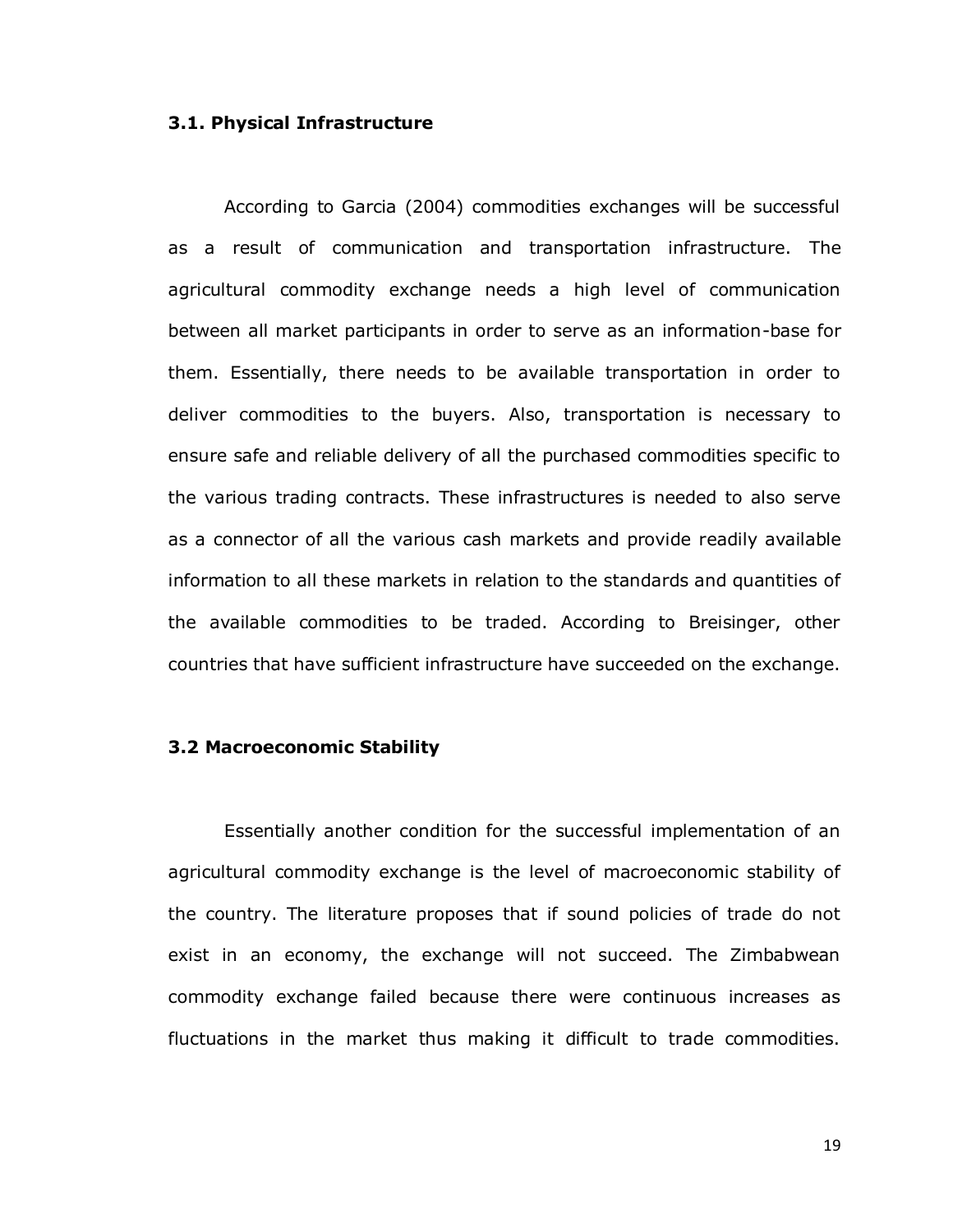Generally, a country's macro economy should be relatively steady in order to facilitate this exchange.

## **3.3 Farm Size and Production Organizations**

The existence of small businesses in the form of sole proprietorships in the Ghanaian context is very dominant. Jayne et al (2006) reports that, the average size of farms in Ghana are below two hectares. Very few of these farmers are not in direct contact with commodity exchanges in the country. These farmers do not the processes involved in communicating with representatives in order to gain some understanding of this system.

It is very relevant then that some of these farmers are briefed on the system in order to encourage them participate when the system actually starts. In Ghana, additional facilities and organizations will need to be set up in order to create links between these farmers and the exchange. These bodies will also serve as a medium to communicate the quality, grades of the commodities to buyers.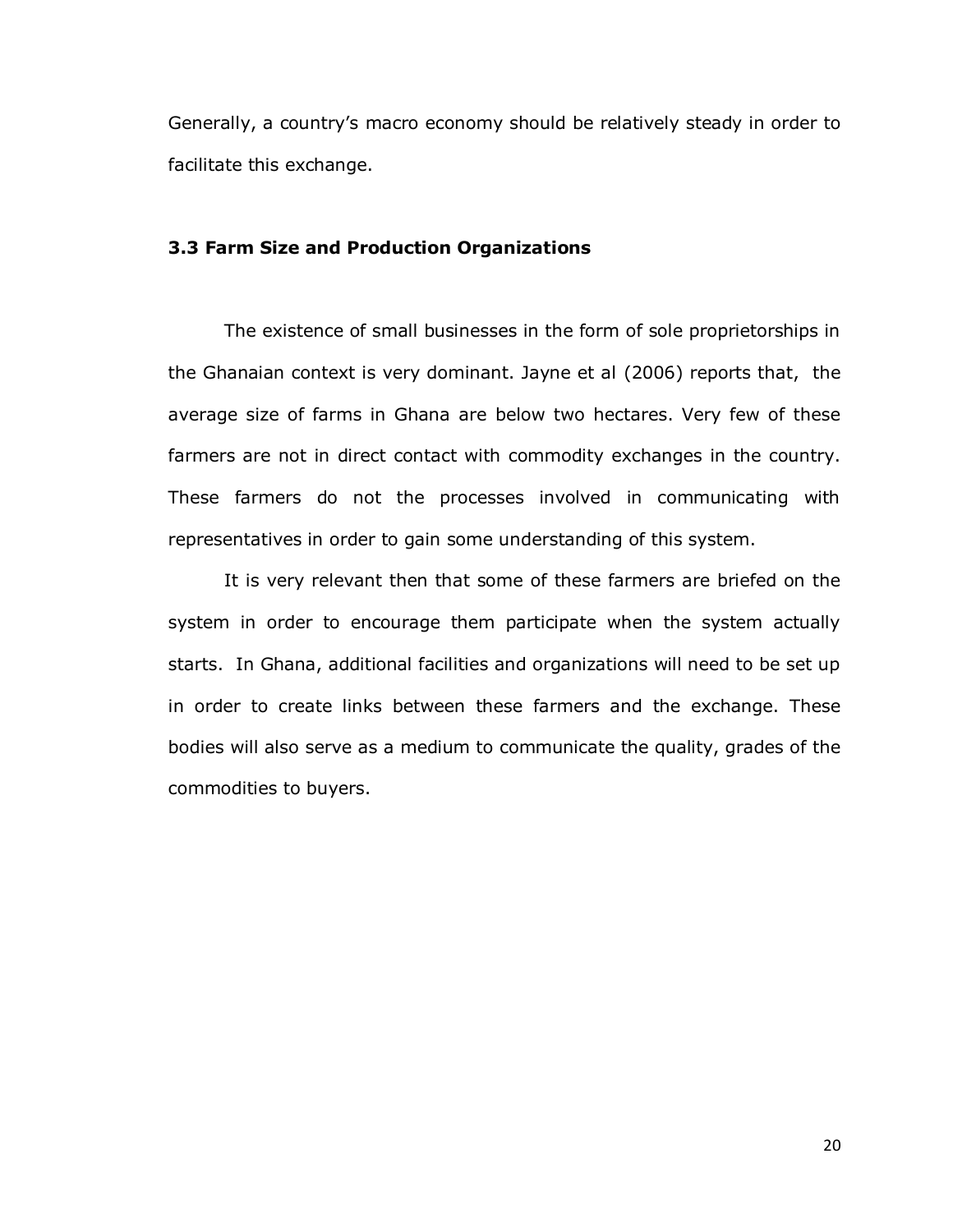## **CHAPTER THREE**

## **Methodology**

The previous section discussed the literature review of this dissertation. This chapter, on the other hand, deals with the methods the researcher employed in the study. This mainly includes the research design, sample frame, the population, sampling techniques, methods of data collection and data analysis. The chapter also discusses the instruments which will be used in data collection, the procedure for data collection and the methods for data analysis.



## **Graphical Representation of Methodology**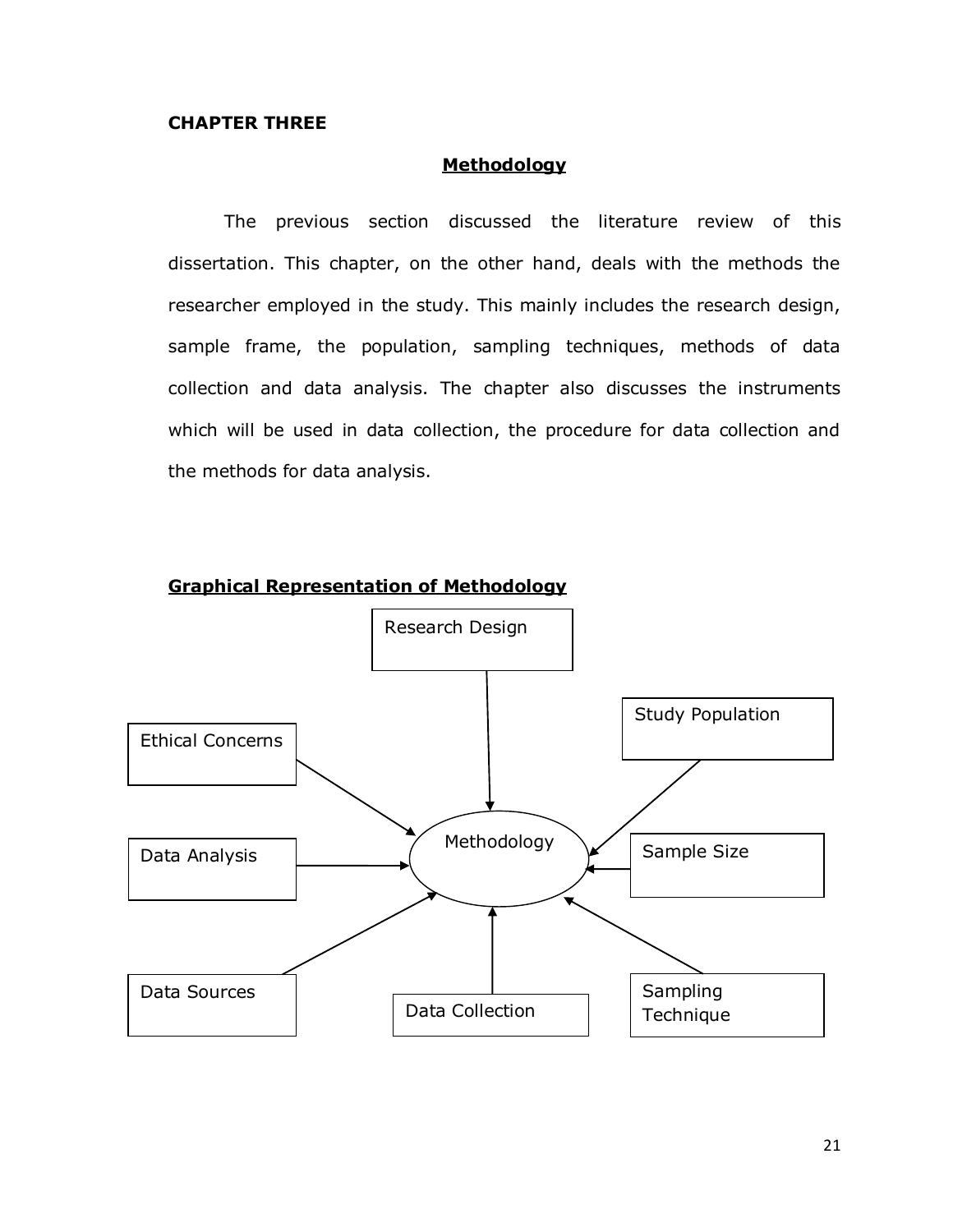## **Research Design**

The research conducted for this paper was qualitative. This form of research concentrates on smaller and focused samples rather than large samples. This form of research was used because it is concerned with gaining an in-depth understanding of the research topic by narrowing down the interviewees to those who have specialized understanding of the topic. The research is not concerned with the number of people to be interviewed but is more concerned with the quality of information received from the few select individuals.

In determining the technical feasibility of an agricultural commodity exchange in Ghana, this paper is more qualitative focusing mainly on the few individuals or organizations which are abreast with the topic.

#### **Research Method**

The research method will consist mainly of interviews. The interviews will be conducted with representatives from The Ghana Statistical Service in order to obtain information about the number of warehouses in the country, the capacity of these warehouses as well as their locations. Also, data on the capacity of the existing warehouses was obtained from the worldBank.

Also, interviews were conducted with two representatives from six different banks namely Agricultural Development Bank, ECOBank, Ghana Commercial Bank, Standard Chartered Bank, Stanbic Bank, Ghana Standards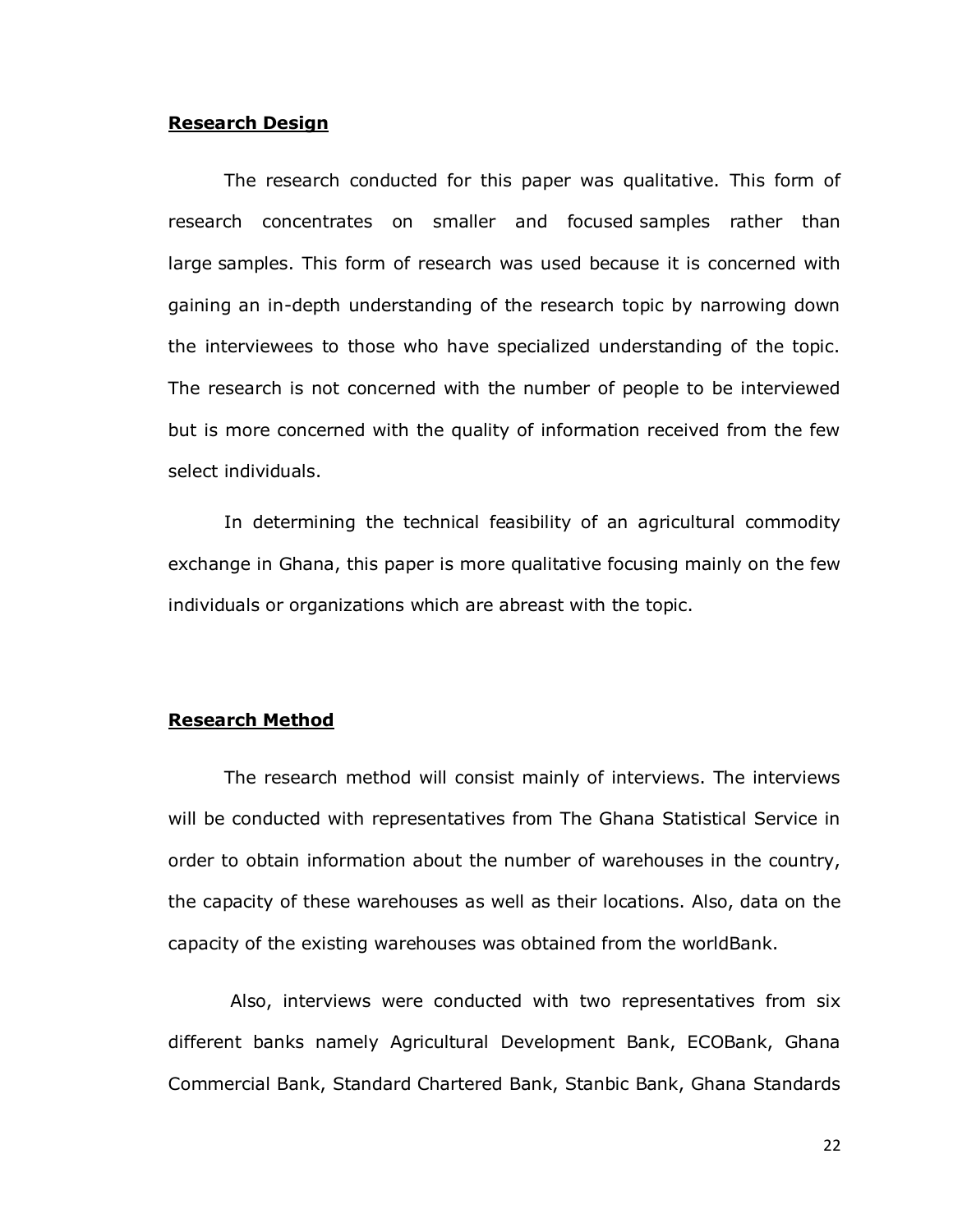Board and six commodity exchange experts in the Accra. These banks each have associations with the research topic so they each provided specialized information on the topic.

Stanbic Bank has South African affiliates who are involved in the commodity exchange system. (Mangudhla, 2011) For this reason, the researcher was aware that they will be able to provide relevant information on the topic. The researcher also visited ECOBank because the bank is concerned with the settlement of debts. This bank signed an agreement with the Industrial and Commercial Bank of China to provide a framework for cooperation in trade and settlement and the settlement netting of precious metals transactions. (Andani, 2011)

The Agricultural Development Bank aims at encouraging agricultural development and at providing support for development of sound agricultural policies and effective national strategies. (IADB, 2011) This Bank was also selected because of the specialized information they have on the topic. The Ghana Commercial Bank's main objective is to support the private sector and facilitate the nation's economic growth. (GB1, 2007) The bank is concerned with achieving agricultural growth and for this reason was very useful in providing information on the agricultural commodity exchange of Ghana.

There were also interviews conducted with representatives from the Ministry of Agriculture. The Agricultural Ministry's Mission is to promote sustainable agriculture and thriving agribusiness through research and technology development, effective extension and other support services to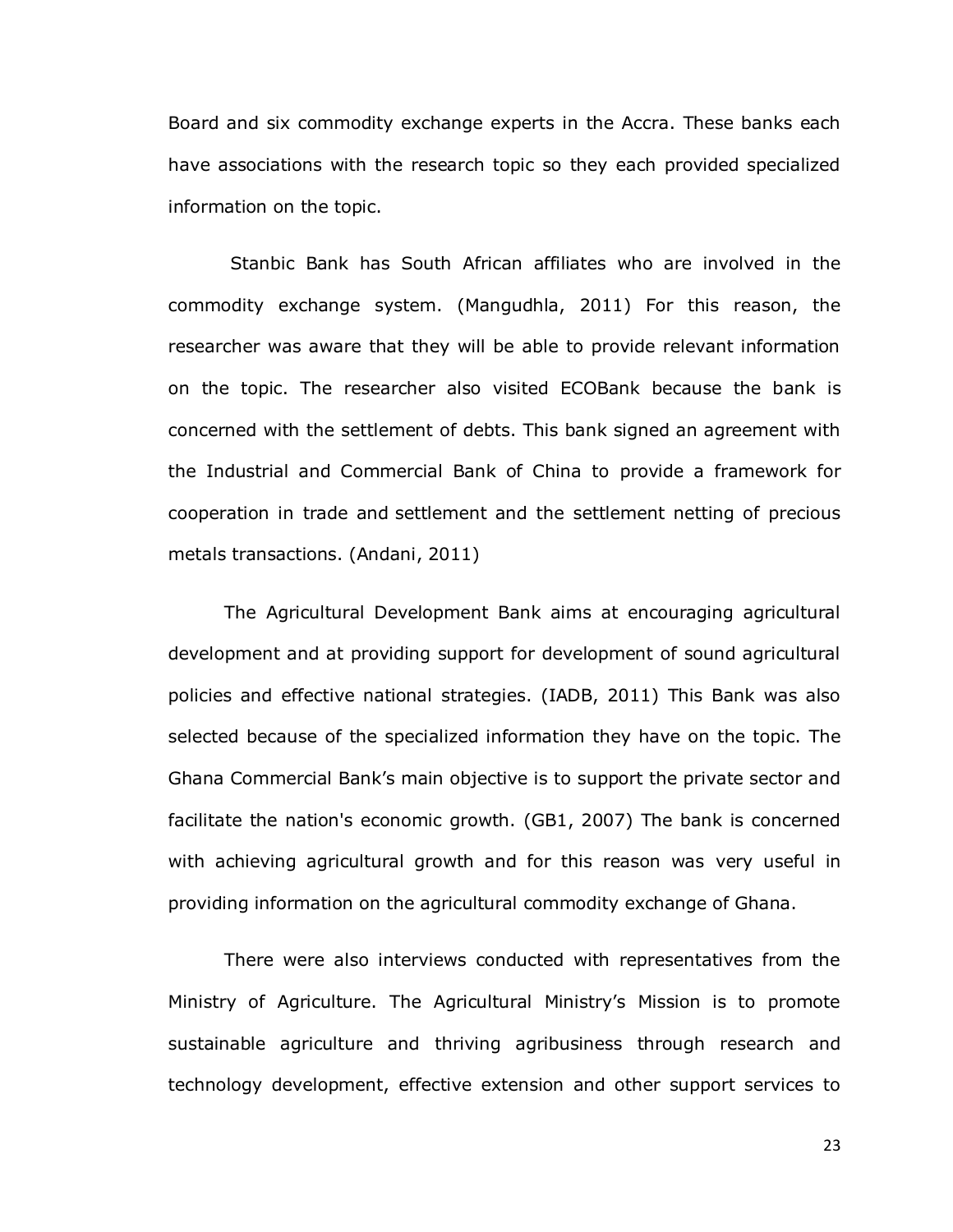farmers, processors and traders for improved livelihood. For this reason, they were chosen to shed light on the topic.

Also, there were interviews conducted with experts from the Ghana Standards Board to determine the processes used in determining the quality of the grades of the agricultural products. The Statistical Board, as one of its objectives, seeks to stimulate research activities in all fields of statistics and the researcher interviewed the members because they had specialized information on the topic. (GSS, 2009)

#### **Methods of Data Collection**

The main instruments that were employed for data collection were interviews. Interviews are necessary in order to gather information on the constraints to setting up such a system. The purpose of the interview was to probe the ideas of the interviewees about the phenomenon of interest. Secondary data, in the form of UNCTAD papers and internet articles, were also used in gathering data.

## **Area of Study**

The researcher concentrated in Accra where all these organizations are located. Accra is the capital of Ghana and has the most number of individuals and organizations concerned with the GCX.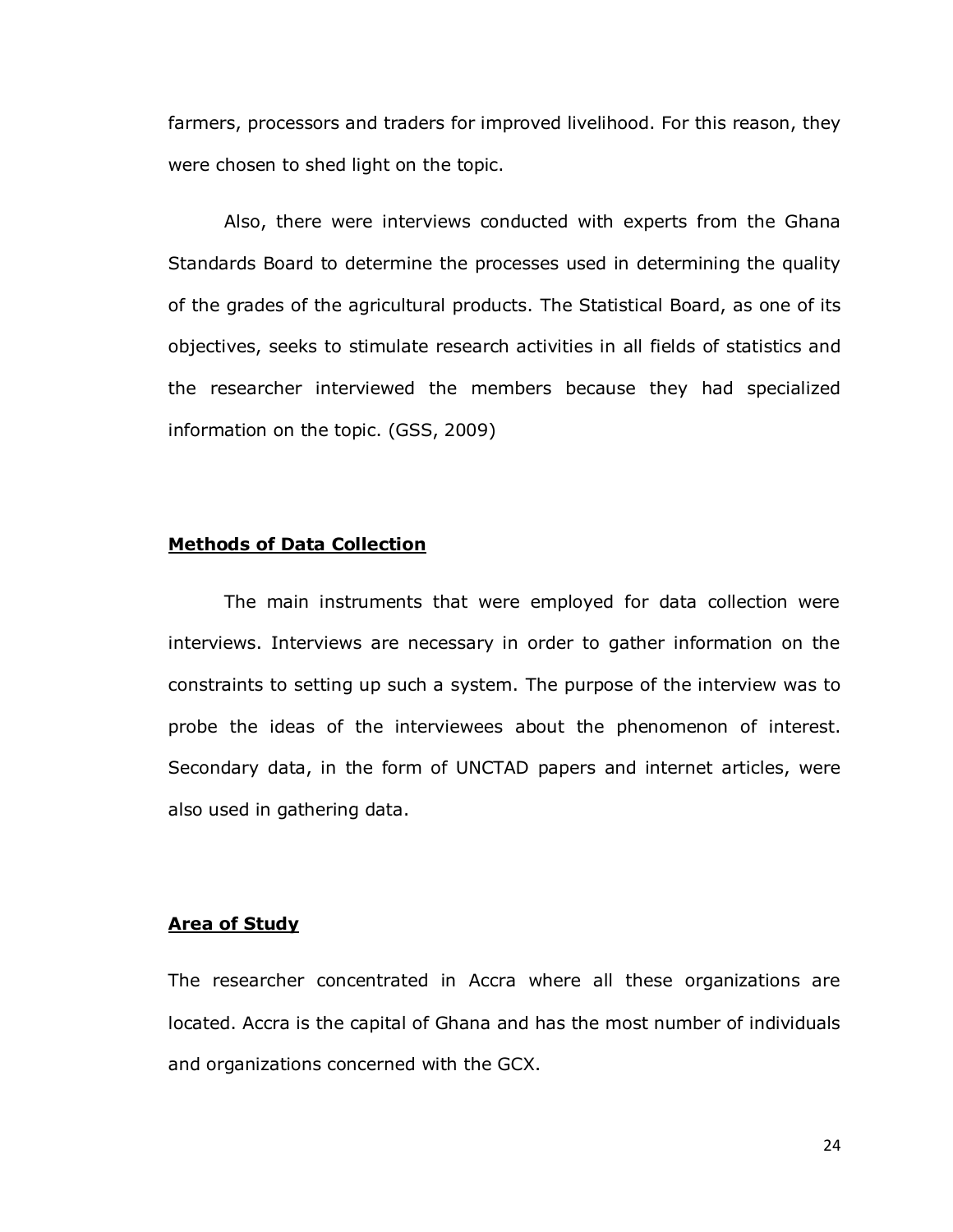## **Sampling Strategy**

The researcher used purposive sampling to address those individuals who have an in-depth understanding of the commodity exchange system and have contributions to make to the research. This technique is also known as judgmental sampling. It is known as judgmental sampling because researchers only select subjects who in their opinion are relevant to the project. (Sarantakos, 2005) This research targets these people because they can aid in determining the measures Ghana will have to ensure in order to start such a system.

## **Limitations of the Research**

The experts interviewed for this research were busy individuals who had very little time to spare for the interviews. Two of the interviews conducted with the Ministry of Agriculture and the ECOBank representative were very short and not very detailed. Both parties were called in the middle of the meeting to attend to other pressing issues. The researcher, as a result of this, did not receive sufficient information from these two bodies.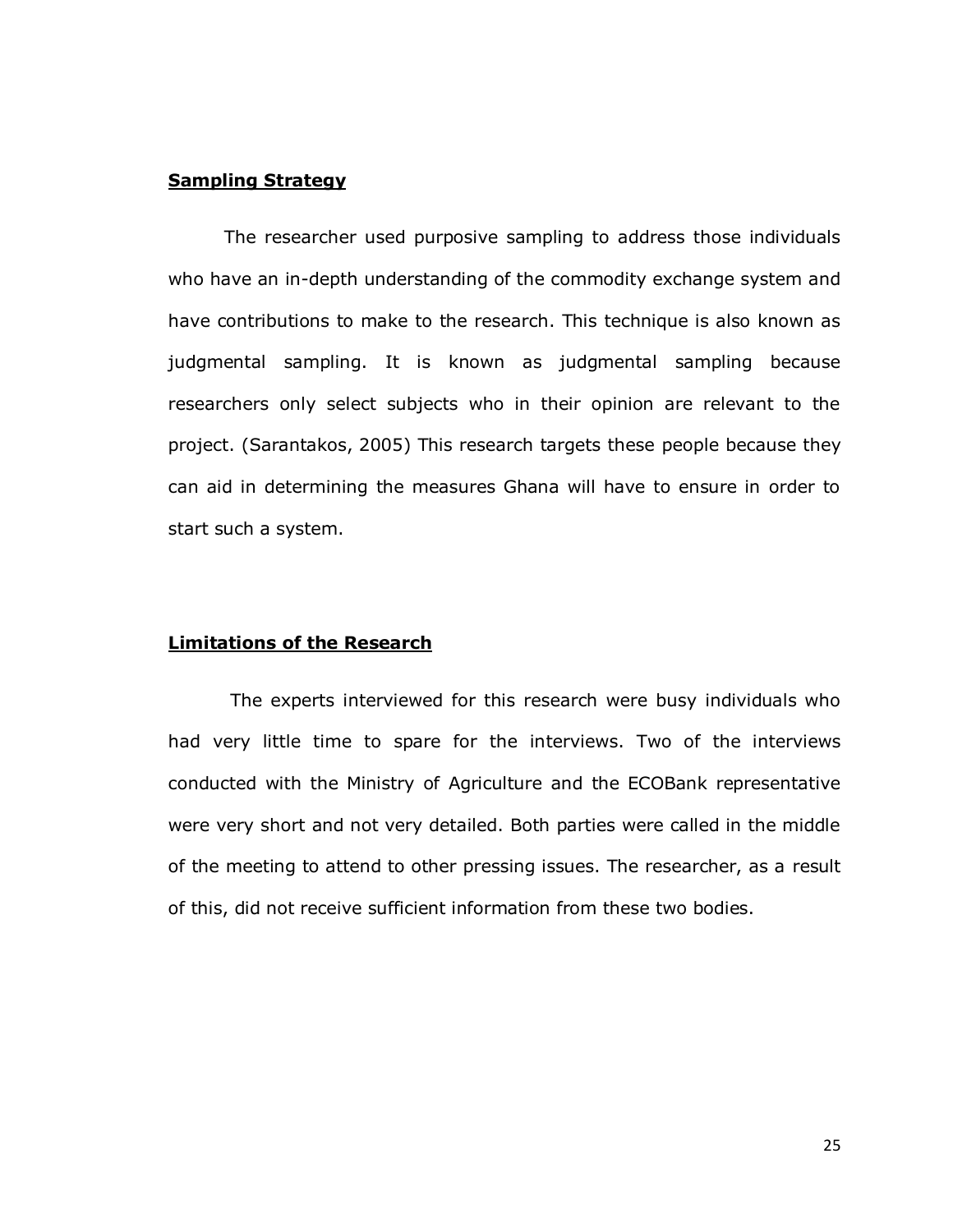## **CHAPTER FOUR**

## **Introduction**

Through this research conduction process, the researcher has gathered the following findings. Content Analysis was used in analyzing some of the data. This was to help reduce objectivity and reach more objective conclusions by grouping similar views and drawing conclusions based on the frequencies of the responses. Inferences were drawn by combining content analysis with other forms of data analysis such as Excel.

All findings in the research are based on the responses of the experts as well as on the data collected from secondary sources. The findings are directly linked to the following objectives (see also chapter one). The main objectives of the study are:

- Determining whether there are enough warehouses in Ghana which have the adequate capacity to support the exchange, good quality of warehouses to store produce and if these warehouses are located in easily mobile areas
- Determining what will make the Banks accept receipts from farmers
- Determining the feasibility of an agricultural commodity exchange  $\bullet$ system in Ghana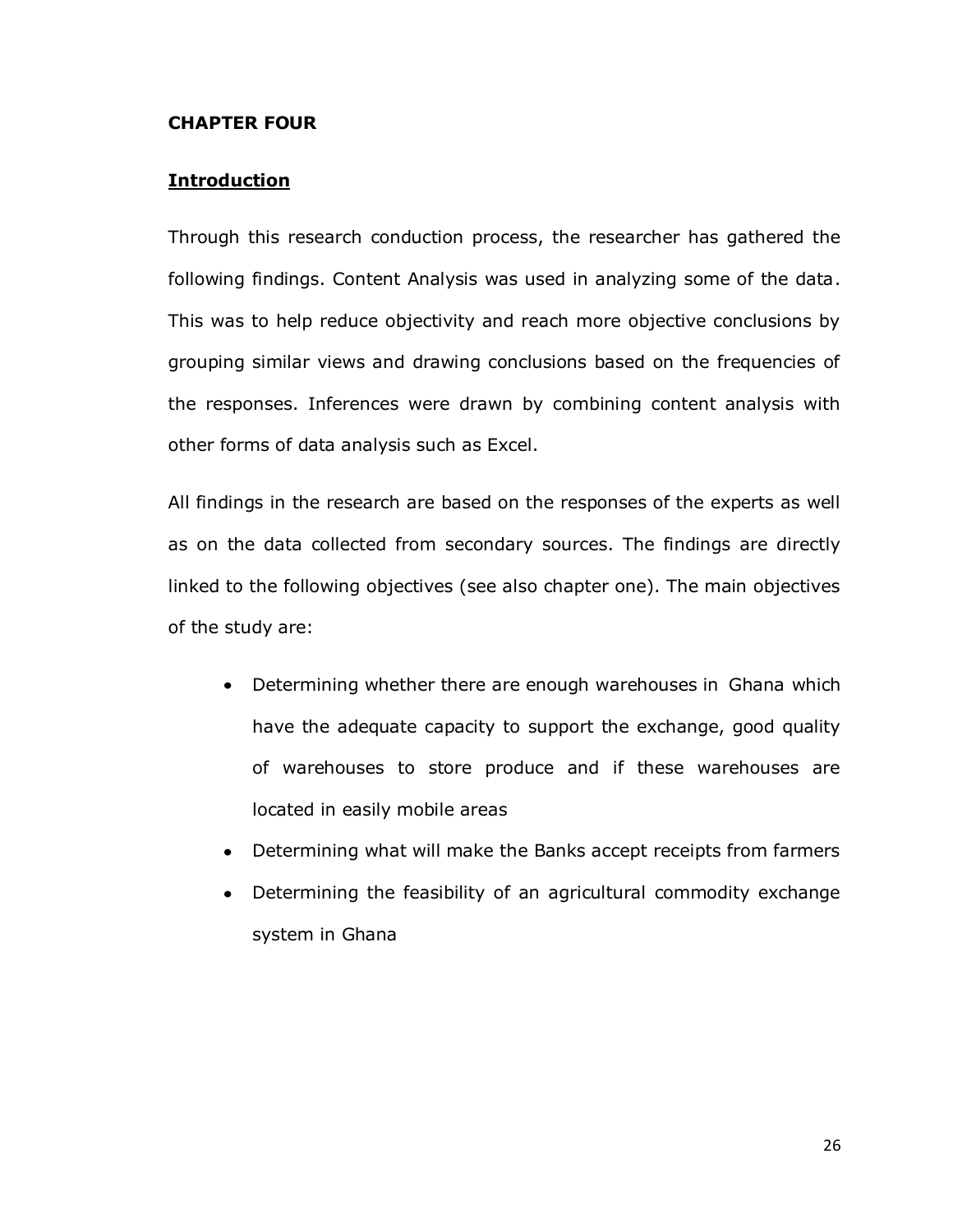## **Findings**

# **Objective One: Determining if the warehouses in Ghana have adequate capacity and the quality of these warehouses.**

Through a survey conducted by the UNCTAD, the researcher estimates the total warehousing capacity in the major cities and towns in Ghana at over 1.3 million tonnes. The concentration of warehousing facilities is in Accra, as illustrated below in the pie chart below:



*Table Two: Bar Chart illustrating the warehousing capacity in the major cities of Ghana Source: Private Study undertaken by the UNCTAD*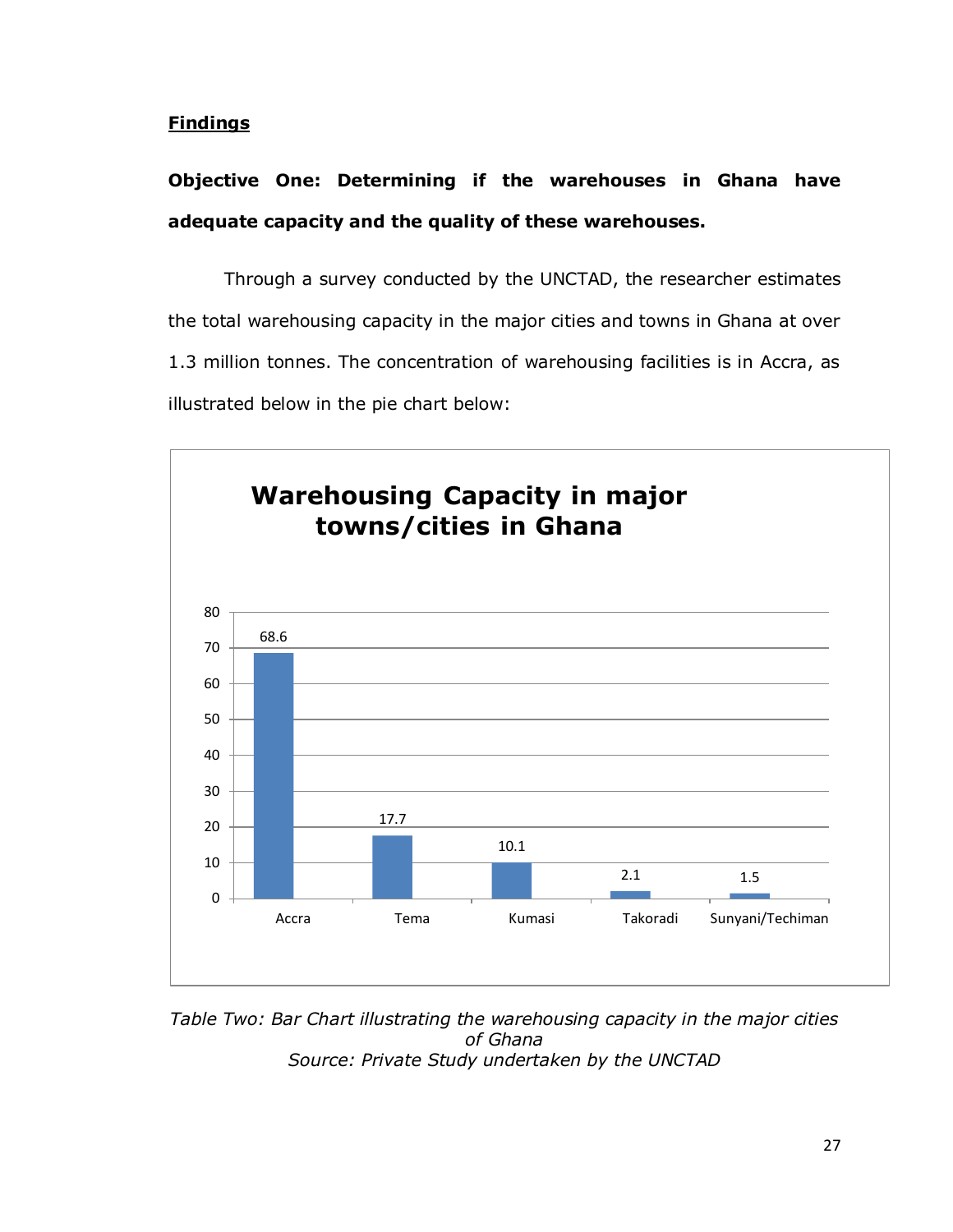It is quite evident that provision of warehousing services is skewed towards the needs of imports and exports. Bonded warehouses, primarily for imports, and storage space dedicated to exports such as cocoa account for about 65% of the total storage capacity, while only 8.4% of the storage capacity is used for storing agricultural commodities. Storage capacity in commodity-surplus-producing areas represents only 1.5% of the available capacity. This will be woefully inadequate if the WRS and exchange trading is to impact on domestic trade in agricultural commodities.

This study further indicated that 89% of warehouses in the interior (Sunyani-Techiman) reported capacity utilization of above 50%, compared to 67% in Kumasi and only 54% in the Accra-Tema area. All the operators in Takoradi reported above 50% capacity utilization. However, there are indications if commercial demands for warehousing services in the commodity-surplus-producing interior increases, investors are likely to positively respond by investing in expansion of storage capacity in those areas.

There are clear indications that warehousing standards in the country are variable. The highest standards were found in the Sunyani-Techiman area, where about 50% of the warehouses surveyed were classified as Good and the remaining 50% above average. Respective figures for Takoradi were 28% and 58% with none of the warehouses being classified as "below average". However, in Kumasi, about 21% of the warehouses were classified as good while 50% were below average. In Accra-Tema, only 14% of the warehouses surveyed were classified as good, while a very high 53% were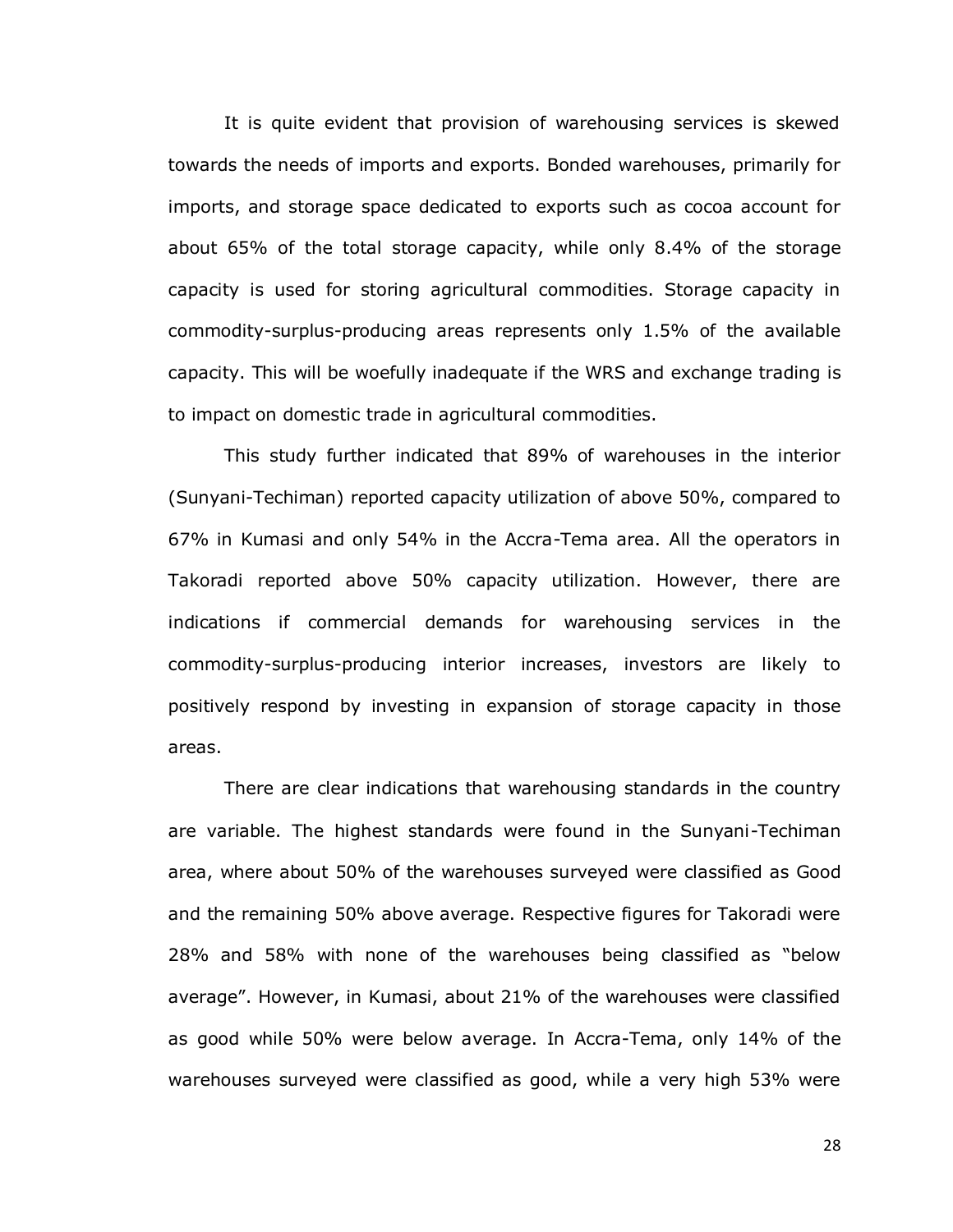below average. Staffing levels were adequate only in Takoradi and Sunyani-Techiman. In Accra-Tema and Kumasi, 48% and 21% respectively of the warehouses surveyed were manned by inadequate staff.

These deficiencies in the warehousing industry in the country, pose a major threat to the development of a credible WRS to support the proposed commodities exchange. They can be remedied with the institution and robust enforcement of appropriate warehousing standards and training for the industry personnel.

# **Objective Two: Determining what will make the Banks accept receipts from farmers**

#### **Legitimacy of receipts**

In the review of WRS models, the researcher noted that the most common in Ghana is the unregulated commercial WRS, which is primarily based on collateral management agreements between banks and individual borrowers. The borrowers are usually relatively large-scale processors and traders and the system tends to be used to finance import and export trade. It is seldom accessible to medium and small-scale enterprises and is usually not for financing domestic trade in agricultural commodities. The contrast is the NGO/donor-funded inventory credit system, which was pioneered in Ghana by Technoserve. It is often targeted at smallholder farmers and for major staples such as maize. Scale diseconomies tend to limit the sustainability of this model. In both the unregulated commercial WRS and the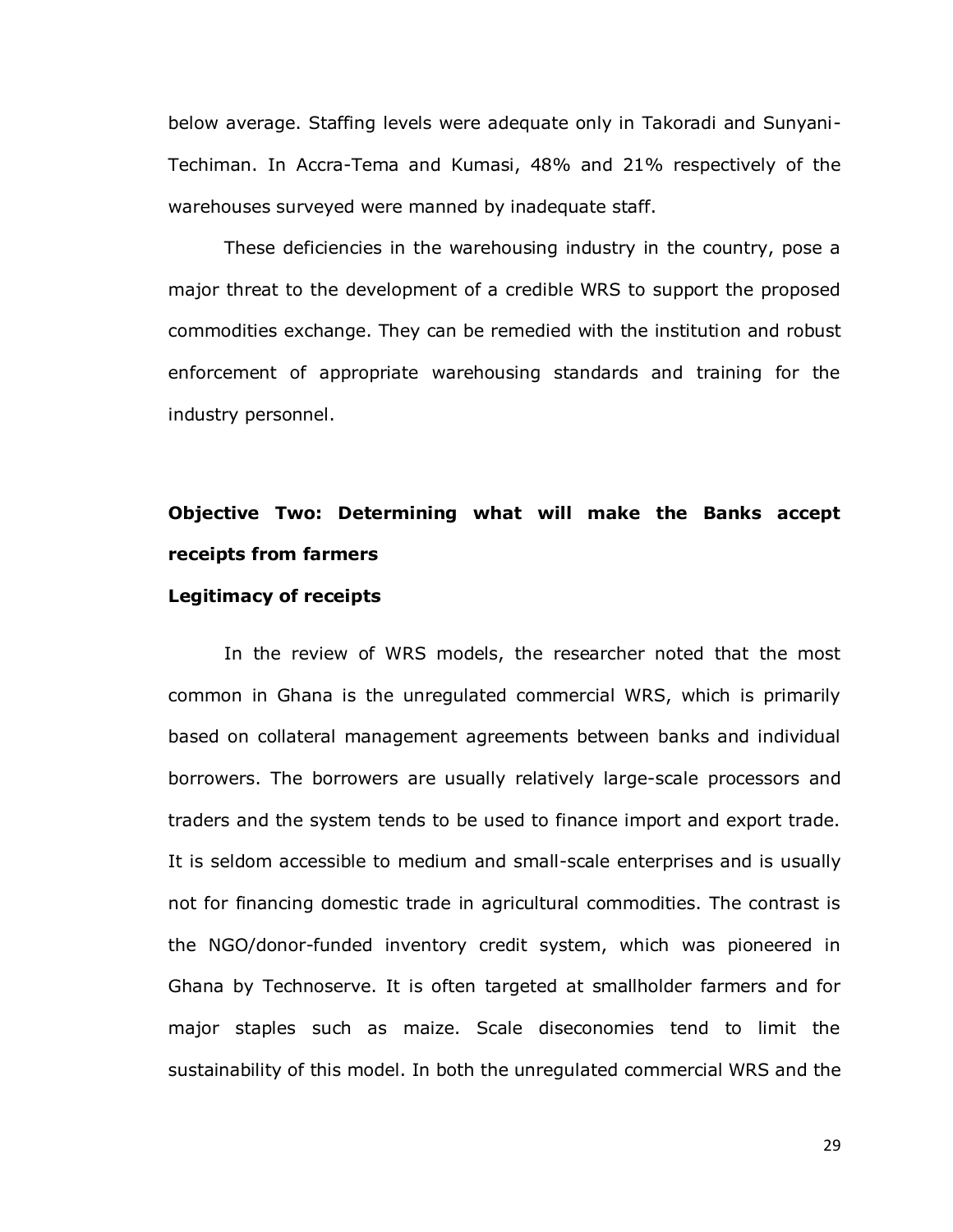NGO/donor-funded inventory credit scheme, the receipts issued are nontransferable and non-negotiable and, therefore of limited use in promoting trade via exchanges.

The involvement of an independent regulatory agency is what distinguishes the regulated WRS from two other models. The independent regulator is responsible for licensing/certifying warehouse operators as custodians of collateralized stocks (ensuring that they comply with criteria set in relevant laws and regulations); regulating the issue of standardized warehouse receipts to minimize the risk of fraud; and overseeing the operations of warehouse operators (including carrying out unannounced stock and quality verifications). Licensed warehouse operators may include international as well as local inspection companies, and processing companies such as ginneries.

The regulated WRS model has features that overcome the limitations of the other model. An independent regulatory agency is responsible for licensing/certifying warehouse operators as owners of collateralized stocks regulating the issue of standardized warehouse receipts to minimize the risk of fraud; and directing the operations of warehouse operators. Hence, under this system, licensed operators can offer "public" warehousing services, implying they can store commodities on behalf of multiple depositors (of all size) in a single warehouse or site. The receipts issued may also be transferable and negotiable, depending on the enabling legislation and can therefore form the basis of trade contracts on the exchange. The regulated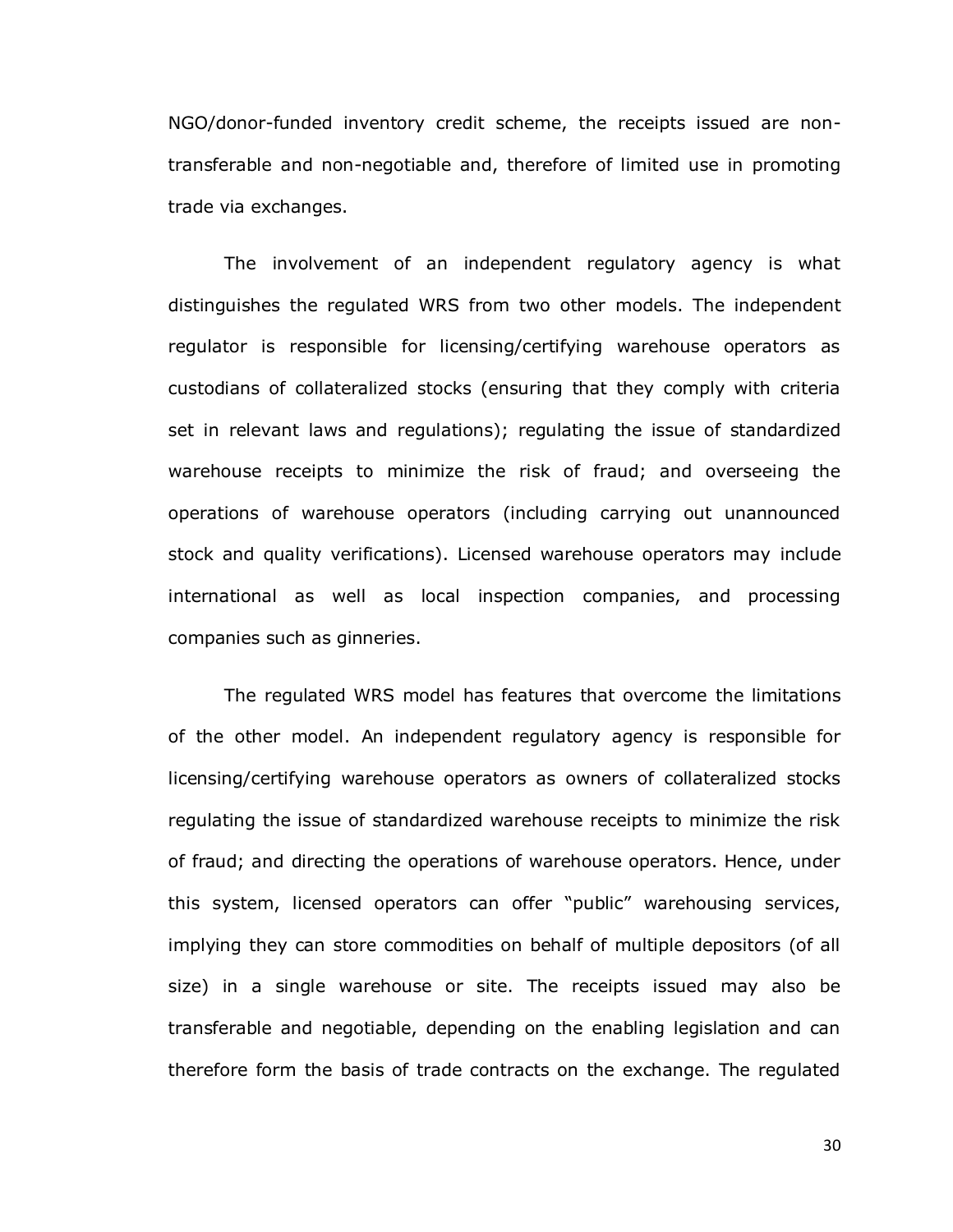WRS was successfully piloted in Zambia under a project funded by the Common Fund for Commodities and has been adopted by the ECX in Ethiopia.

The six major banks interviewed in conducting this research said they would each accept the receipts if there were legitimate and had been through the right legislation procedures.

## **Objective Three: Determining the feasibility of an agricultural commodity exchange system**

The researcher reviewed types and experiences in promoting commodities exchanges and WRS, especially in developing countries and concluded that, considering conditions in the commodity sectors, the financial sector and the Ghanaian economy in general, that the exchange to be promoted – that is the Ghana Commodities Exchange (GCX) – should operate as a spot or cash exchange, trading contracts for immediate delivery such as standardized spot contracts for commodities, Repos and non-standard contracts for services such as transport and logistics. This system however, can only be implemented through the establishment of a credible WRS.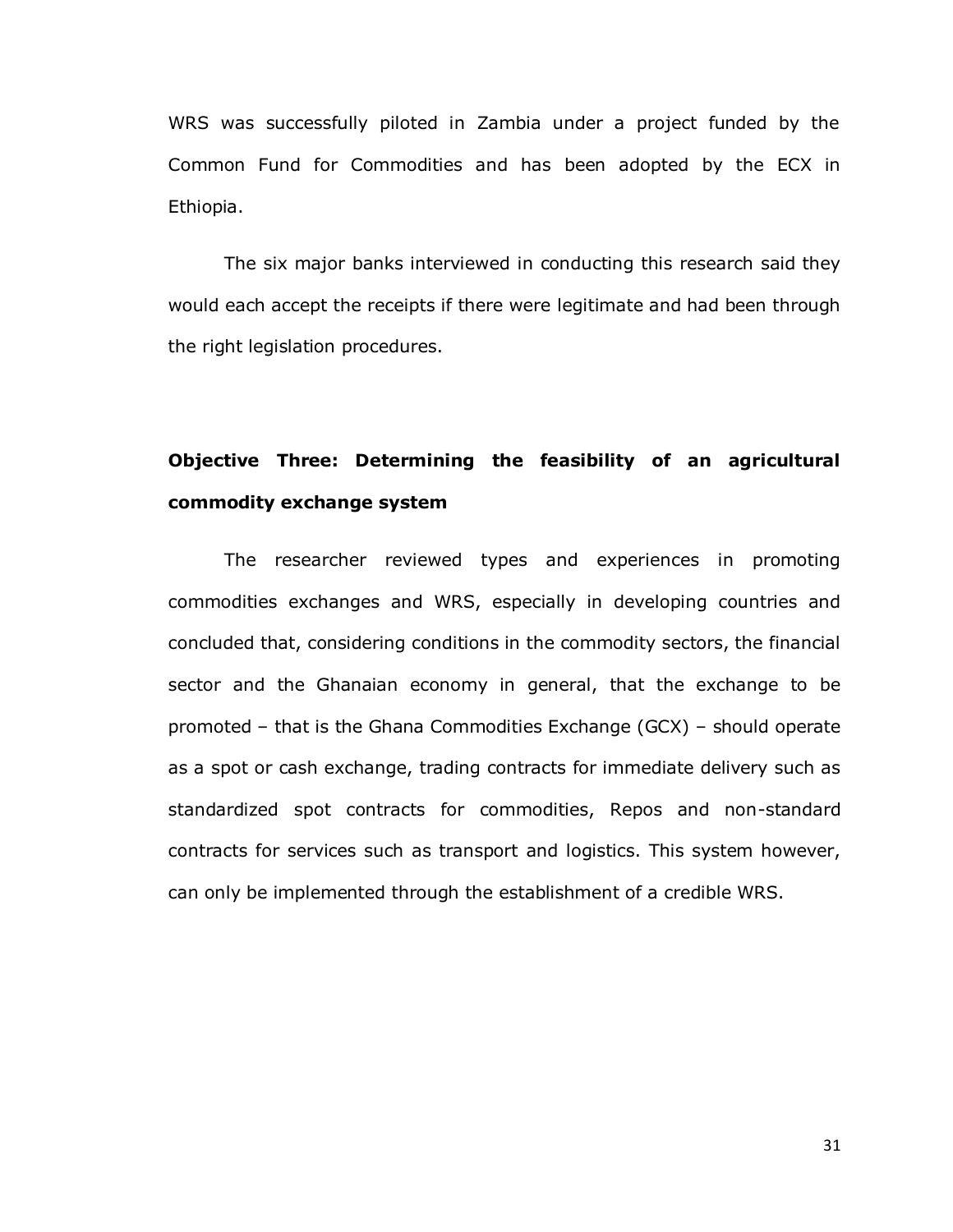



The above graph shows the opinions of the 24 interviewees needed to conduct this study. Out of the 24 interviewees, 18 of them believed the exchange can only be facilitating if a credible warehouse receipt system is developed. These respondents formed the major percentile and as such helped in determining the best means of employing the GCX. Two of the interviewees thought the exchange could concurrently be developed with the WRS. The remaining 4 were of the opinion that the exchange could be developed before the development of a credible WRS.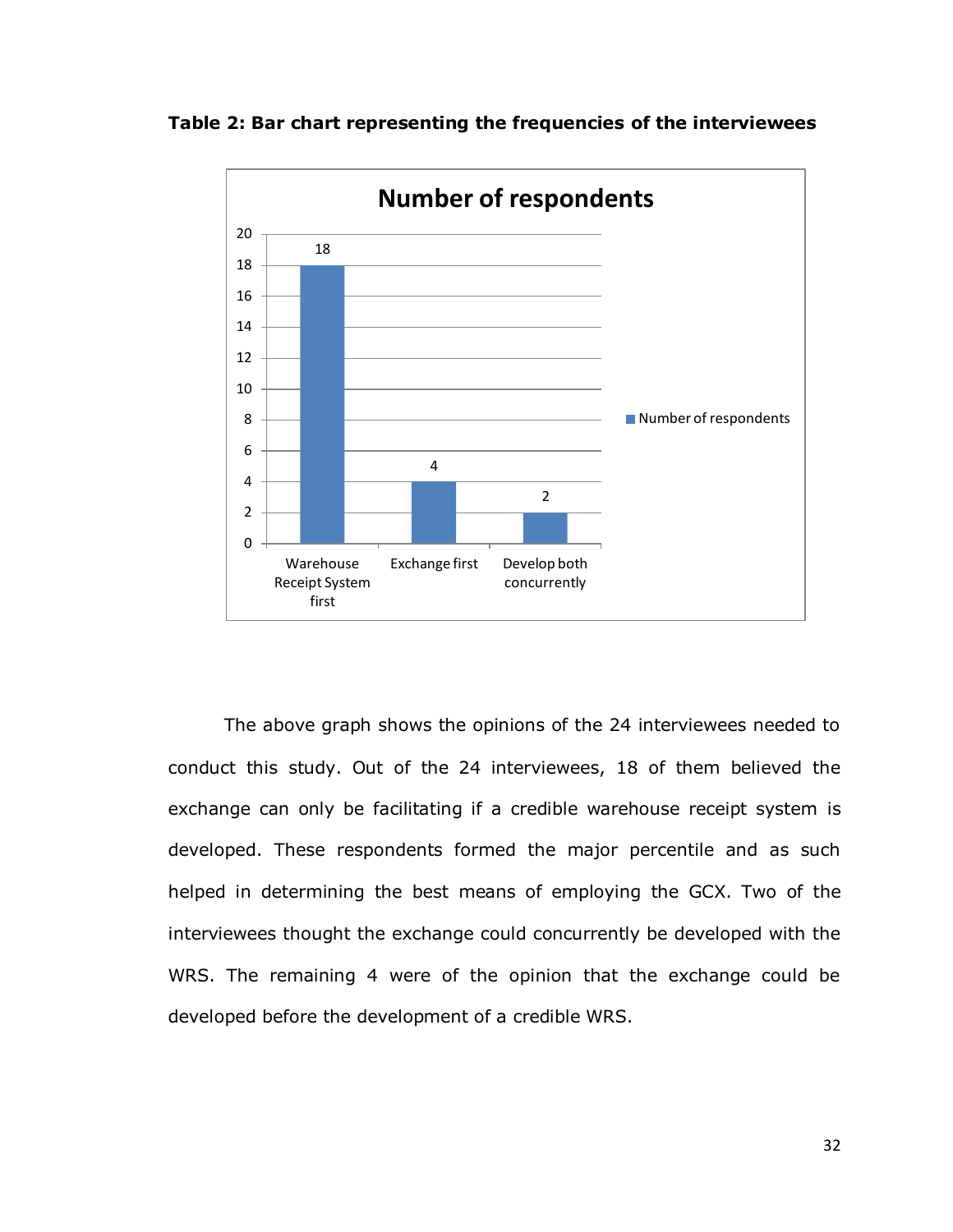Through these findings, the researcher gathered that a credible WRS, which is robustly regulated by the exchange, is seen as absolutely essential to the operations of the GCX – this has proved to be the key missing link explaining the failure of many exchange initiatives in Africa. To complement the delivery system, a reliable, cost-effective and fast clearing and settlement system which guarantee payment for traded commodities needs to be developed. It is expected that this service will be offered by clearing members (financial institutions) of the exchange. The GCX will institute a transparent trading system consisting of an electronic trading platform and a network of credible brokers.

## **Objective Four: Determining the capacity of existing institutions to conduct certification of the quality of grains**

The researcher, as part of this study, reviewed the Ghana Standards Board to determine the methods and grading standards used by this board in determining the quality of produce. This Board reviewed the methods and procedures in the following manner.

- Gathering of commodities
- Categorizing all commodities into different groups based on the type of commodity. For example, all tomatoes are grouped and so on.
- In the various categories, the agricultural commodities are tested based on size, overall attractiveness and purity
- After, they are segmented in the various categories and are graded.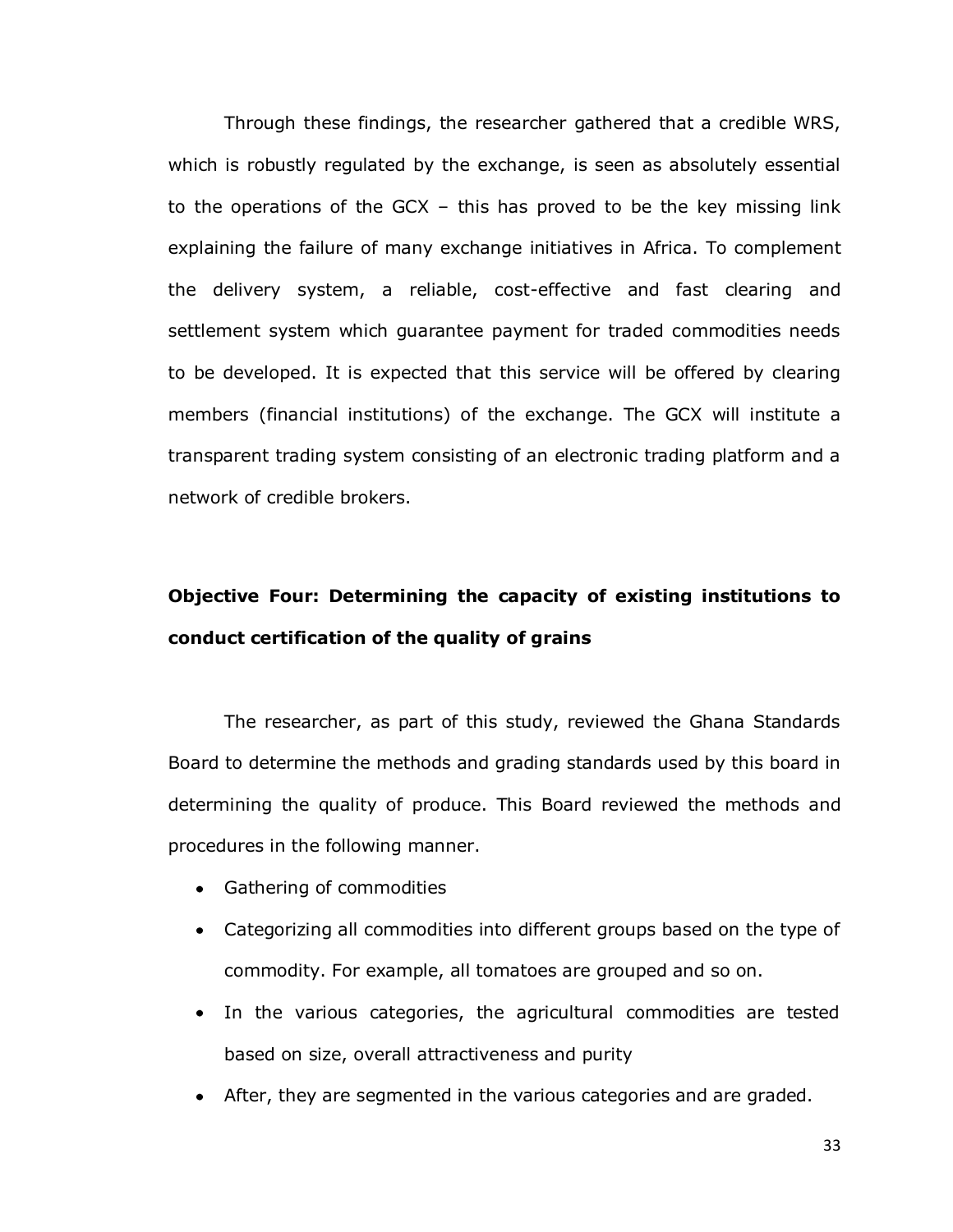The highest quality segments of all the products are considered Grade A, medium-quality commodities are grade B and inferior commodities are Grade C.

The Ghana Standard Board is a highly organized institution in Ghana which can facilitate the implementation of the agricultural commodity exchange. In the beginning stages, they can be the main facilitating institution before training and the establishments of other Boards begin. This institution is a trusted one and has gained credibility in the market. For this reason, it will be very useful to use this Board as the main facilitator of the agricultural commodity exchange.

In conclusion, through the findings obtained from this study, the GCX will not be very feasible if the above conditions are not satisfied. Essentially, the credibility of the WRS will determine the development and sustaining of an agricultural commodity exchange system.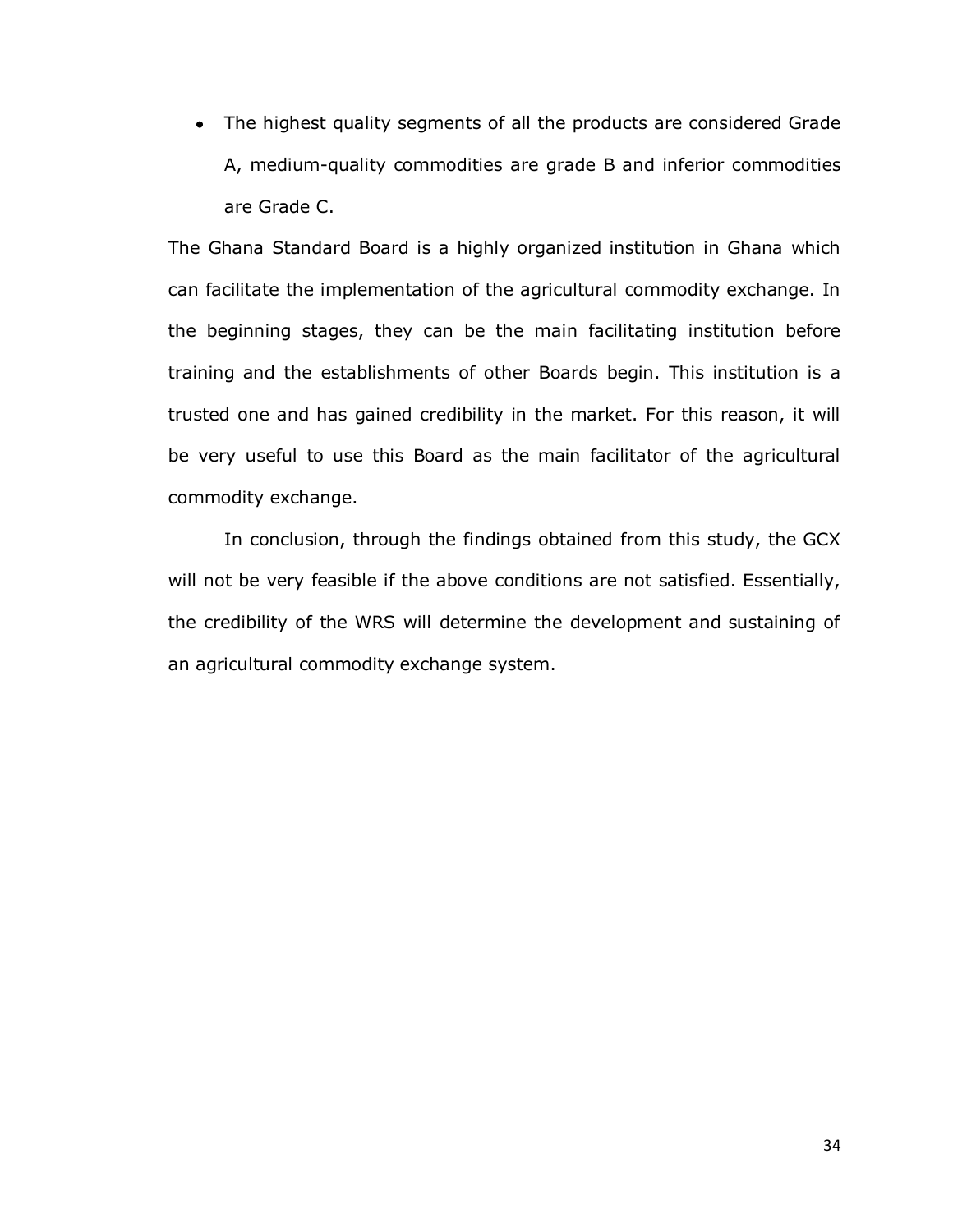## **Other relevant findings**

In general, factors identified as discouraging banks in Ghana from providing commodity finance include the following:

- Small sizes of commodity finance deals
- Lack of appropriate legal and regulatory framework
- Weaknesses in the Banks' capacity and expertise
- Absence of organized market to provide price discovery and difficulty in liquidating the underlying asset in case of default due to the absence of a formal market
- Lack of commodity risk insurance products

Despite these concerns, banks surveyed expressed interest in a regulated warehouse receipt system as well as any mechanism that will enable them manage risks associated with commodity-backed lending.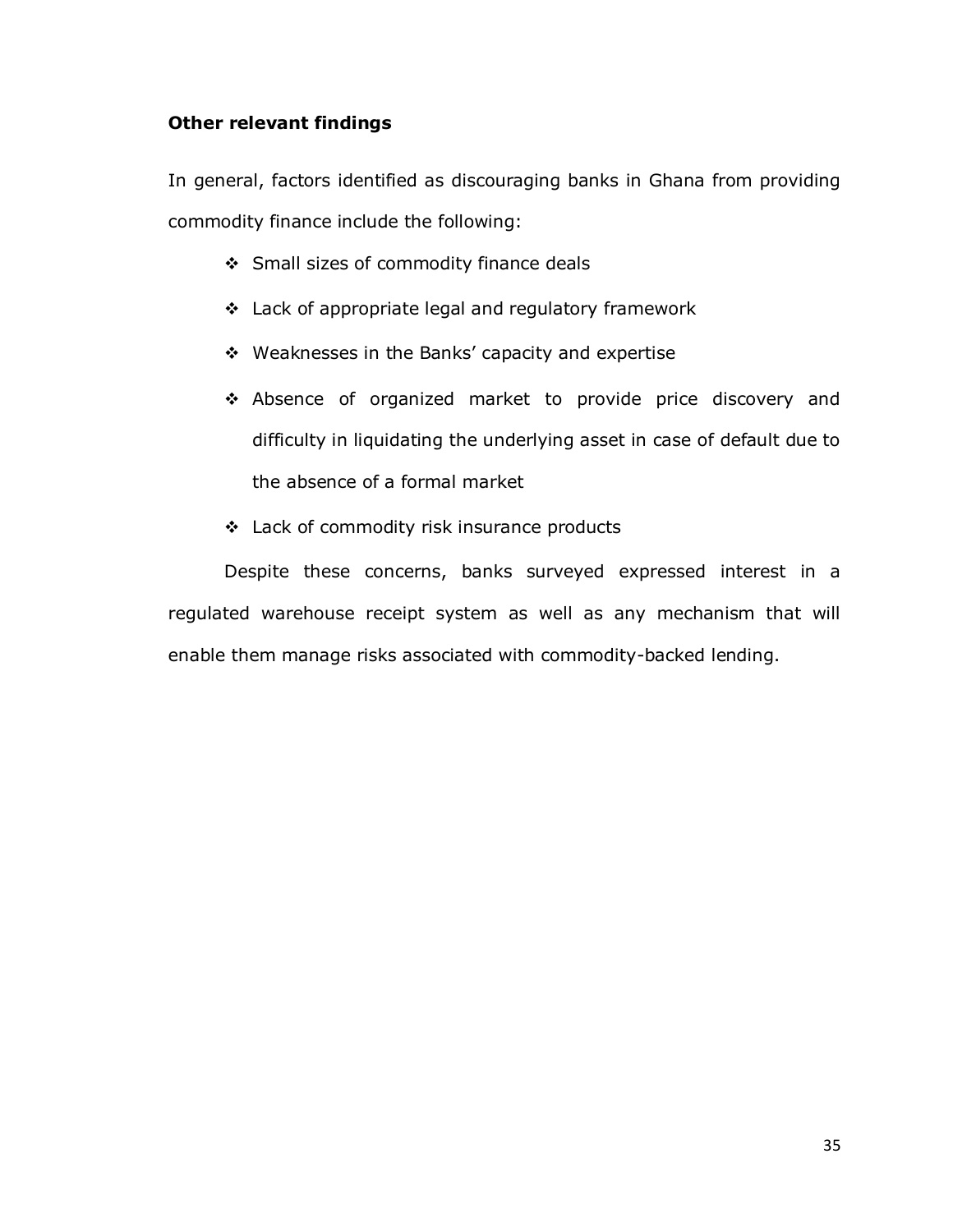#### **CHAPTER FIVE**

## **Discussion**

Through the literature reviewed in this dissertation, the researcher deduced that the establishment of a commodities exchange and supporting warehouse receipt system (WRS) in the country will help transform commodity marketing and finance in the country as well as significantly improve management of post-harvest risks in some of the commodity sectors.

The main benefits of a commodity exchanges are only realizable in an environment where there is adequate infrastructure, a credible warehouse receipts system, and adequate financial regulation. Also, these systems function effectively when there is the efficient flow of information, an accommodating macroeconomic and financial environment, and effective contract enforcement. Also, the government should also support the agricultural commodity exchanges by refraining from controlling commodity markets.

A commodity exchange cannot develop and be sustained without sound policies for monetary management and foreign trade. In particular, macroeconomic policy needs to maintain stable reasonable, real interest rates undistorted, exchange rates and inflation rates relatively stable.

The establishment of Agricultural commodity exchanges has been considered to be a potential market-based mechanism for commodity price risk management. The idea of a commodity exchange is very accommodating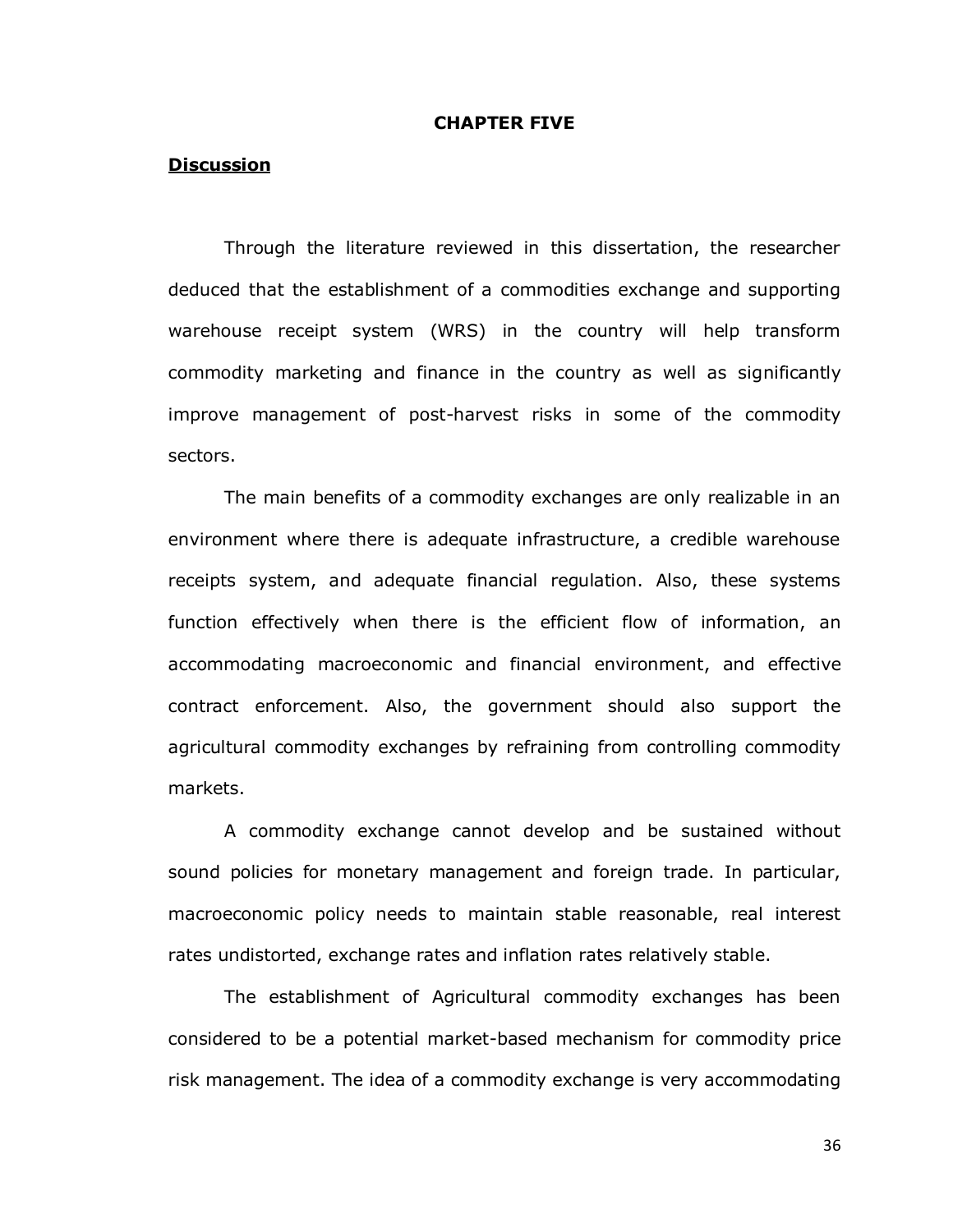and necessary in creating some improvements in the agricultural sector. However, this system does not work well with all countries, especially in the African countries. This thesis reviews the benefits, enabling conditions and the technical feasibility of such a system in Ghana.

The strategic choice of whether to develop a WRS before establishing an exchange or vice versa is sometimes debated. Nigeria, Malawi and Uganda opted for an exchange first approach and are struggling to attract significant volumes of trade. Tanzania and Zambia chose the option first developing the WRS but the development of the system has been rather slow due in part to perceived problems with liquidating the underlying in the absence of a commodities exchange. The recently incorporated Ethiopia Commodity Exchange (ECX) is combining the development of exchange trading with the WRS. The researcher proposes that Ghana should adopt the Zambia and Tanzania model of establishing a credible Warehouse Receipt system before developing the exchange mainly because this will ensure banks, farmers and buyers the needed security to trade.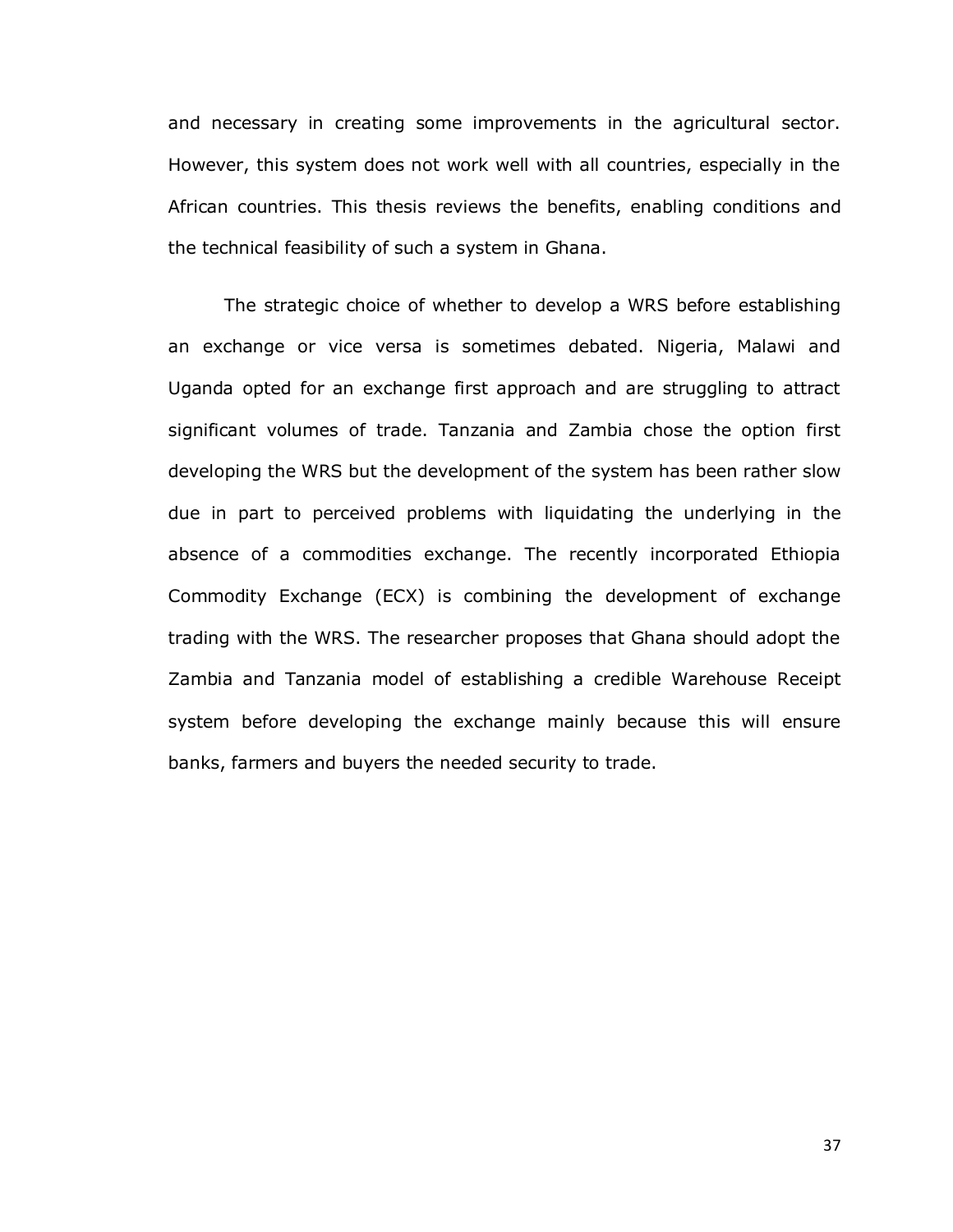Recommendations and Conclusions

A credible WRS which is robustly regulated by the exchange is seen as absolutely essential to the operations of the GCX – this has proved the key missing link explaining the failure of many exchange initiatives in Africa. The researcher proposes that only warehouse operators who meet the following requirements are licensed:

- Reputable track record in management of third party collateral (in the form of stored commodities).
- As a condition for licensing, the operator shall be in possession of a valid insurance policy, issued in his name, and providing cover for the warehouse and the commodities stored therein for their full value at risk and against fire and allied risks, burglary and employee infidelity. It is important to ensure that that licensed warehouse operator grants a first lien to the GCX on the proceeds of insurance policies so that the GCX can ensure that the operator meets obligations to all holders of Warehouse Receipts in priority to any other claims.

Currently, only the registered collateral management firms will be able to meet the criteria proposed above but this has two main advantages: first, their reputation will foster confidence in the WRS and related trade and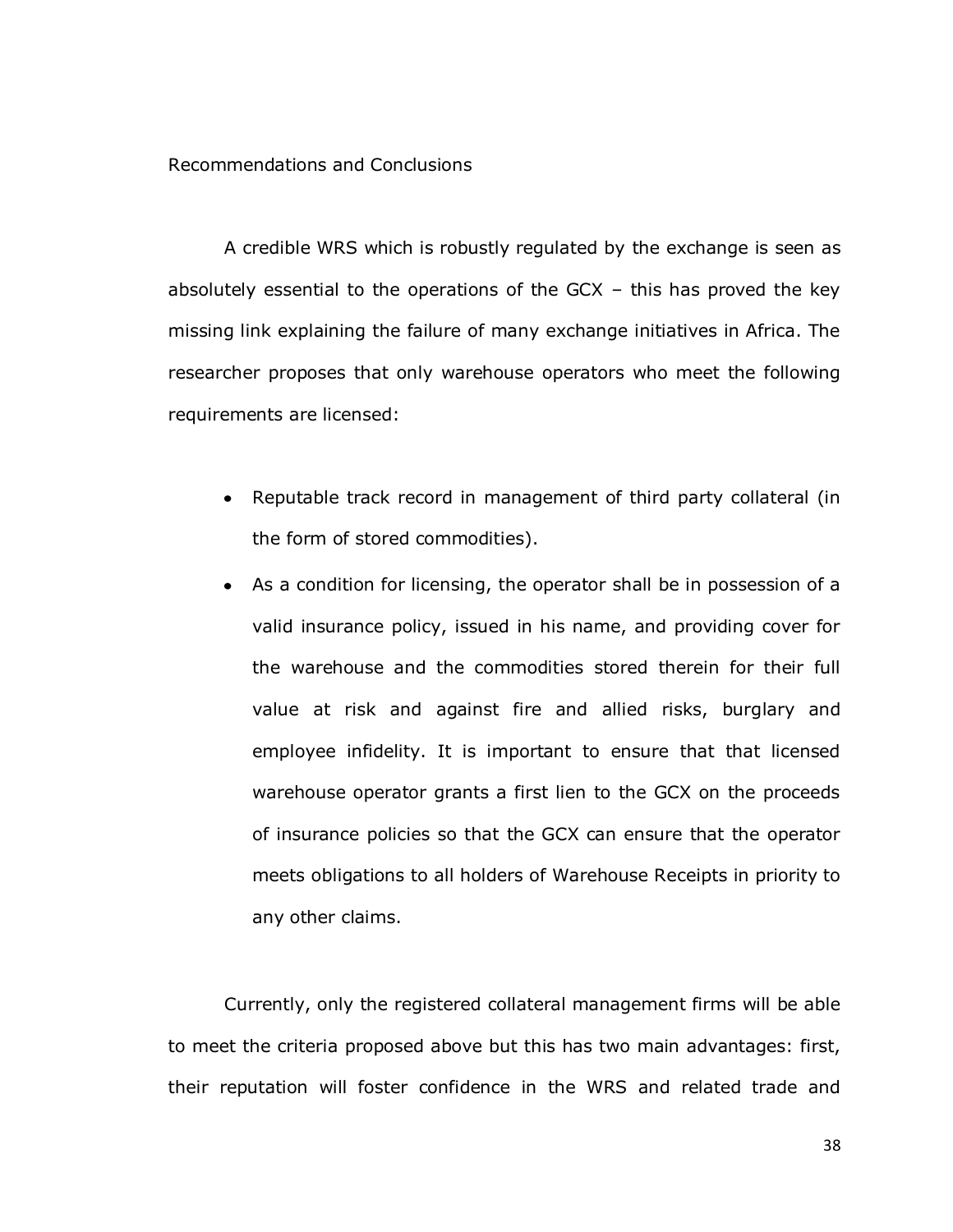financing contracts; and second it will reduce the scale of external oversight of warehouses by the GCX. However, as the system develops and gains credibility, new entrants, who are not dedicated collateral managers can participate as is the case in South Africa. However, these have to meet more stringent licensing requirements which will be determined by stakeholders.

To complement the delivery system, a reliable, cost-effective and fast clearing and settlement system which guarantee payment for traded commodities needs to be developed. It is expected that this service will be offered by clearing members (financial institutions) of the exchange. The GCX will institute a transparent trading system consisting of an electronic trading platform and a network of credible brokers.

The WRS-based delivery system as well as the trading and clearing/settlement systems will be underpinned by rules and procedures which assure effective contract enforcement and therefore reduce nonperformance risk. To complement these, the proposed GCX would also be required to institute an arbitration/mediation system which leads to quick, fair and low-cost resolution of trade disputes. The researcher further proposed that a very reliable market information system should be developed in order to enable market payers make knowledgeable trade decisions.

The GCX – that is the Ghana Commodities Exchange (GCX) – should in the short term operate as a spot or cash exchange, trading contracts for immediate delivery such as standardized spot contracts for commodities.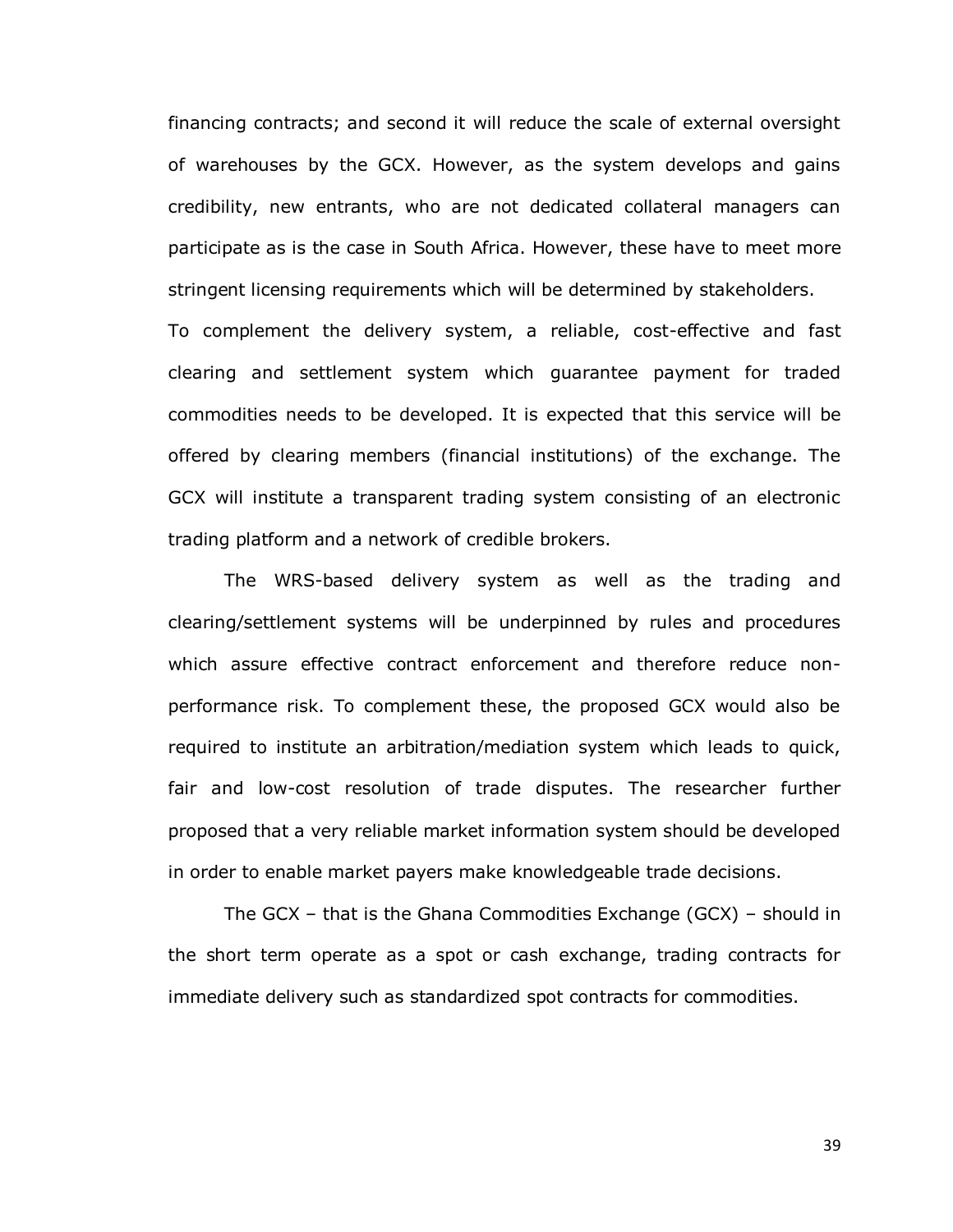In the short term the WRS and exchange trading should focus on durable commodities such as the cereals (maize, rice and sorghum); oils and oilseeds (groundnuts and palm oil); export crops such as cashew, cotton lint/seed, coffee and natural rubber. In the medium term there is the potential to receipt and trade locally-processed cocoa through the exchange, especially if there a change in Government policy. Fruit juice concentrate and frozen fish, which require reliable temperature-controlled storage, may also be included, possibly in the medium term if appropriate storage facilities and stable supply of electricity can be assured.

Even though there is substantial spare capacity in the major urban areas such as Accra, Tema and Kumasi, there is under-supply of storage capacity in the major surplus-producing areas. This constitutes a major constraint in the aggregation of commodities by traders and farmer groups. For this reason the researcher proposes the Government encourages investment in expanding suitable storage infrastructure in the surplusproducing areas through schemes that ease access to land and offer attractive tax incentives for investors.

From the research analysis, it is technically feasible to develop the proposed GCX model in Ghana because the fundamental physical and institutional structures as well as required services are available. Further investment is required in, especially, physical warehouse infrastructure in surplus-producing and in improving the institutional infrastructure for delivery of market information, quality and quantity assurance, sustained building of the capacity of key players and fast, low-cost resolution of trade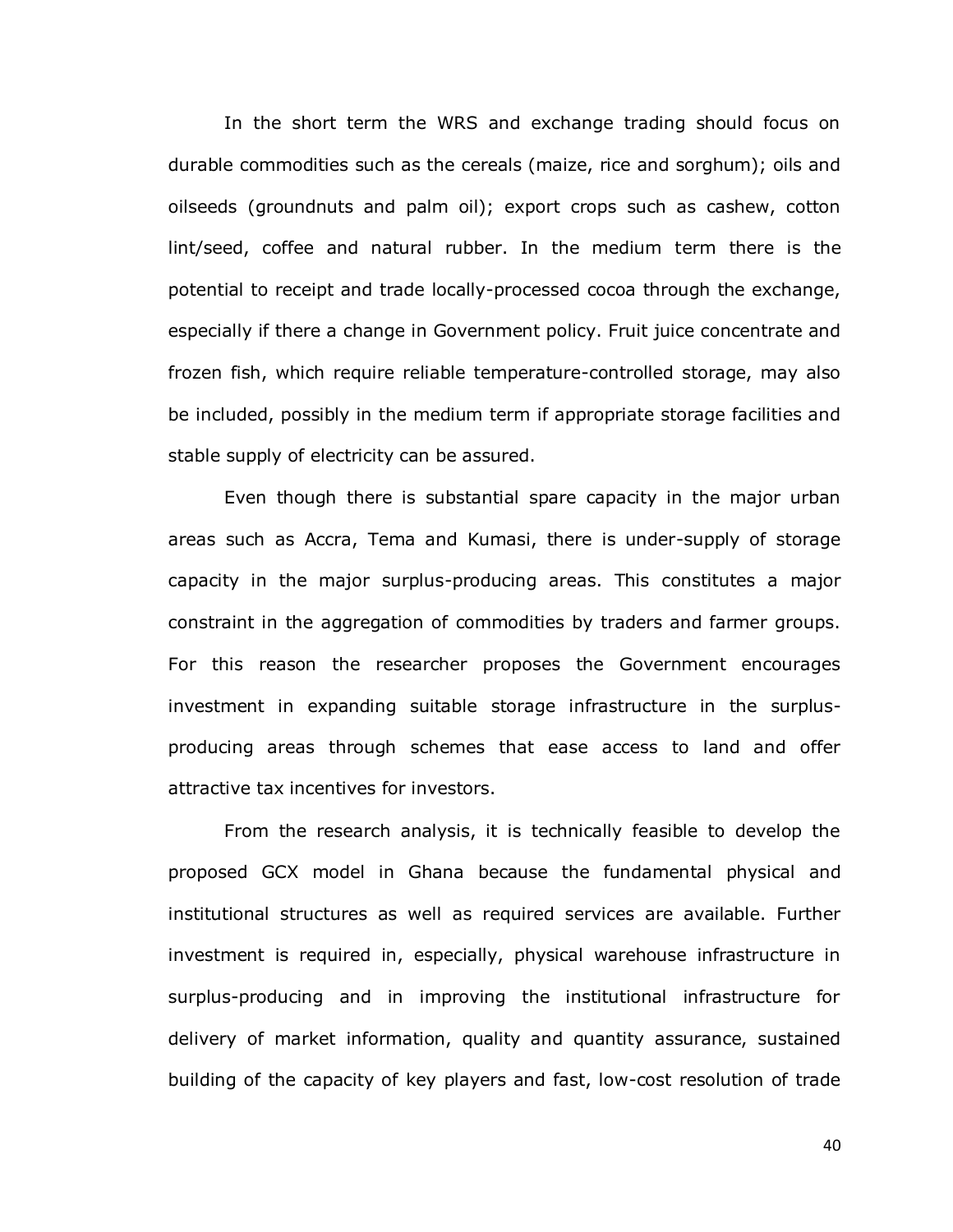disputes. The entire economy of Ghana stands to gain significant benefits and the researcher urges promoters of the exchange to continue to pursue this vision.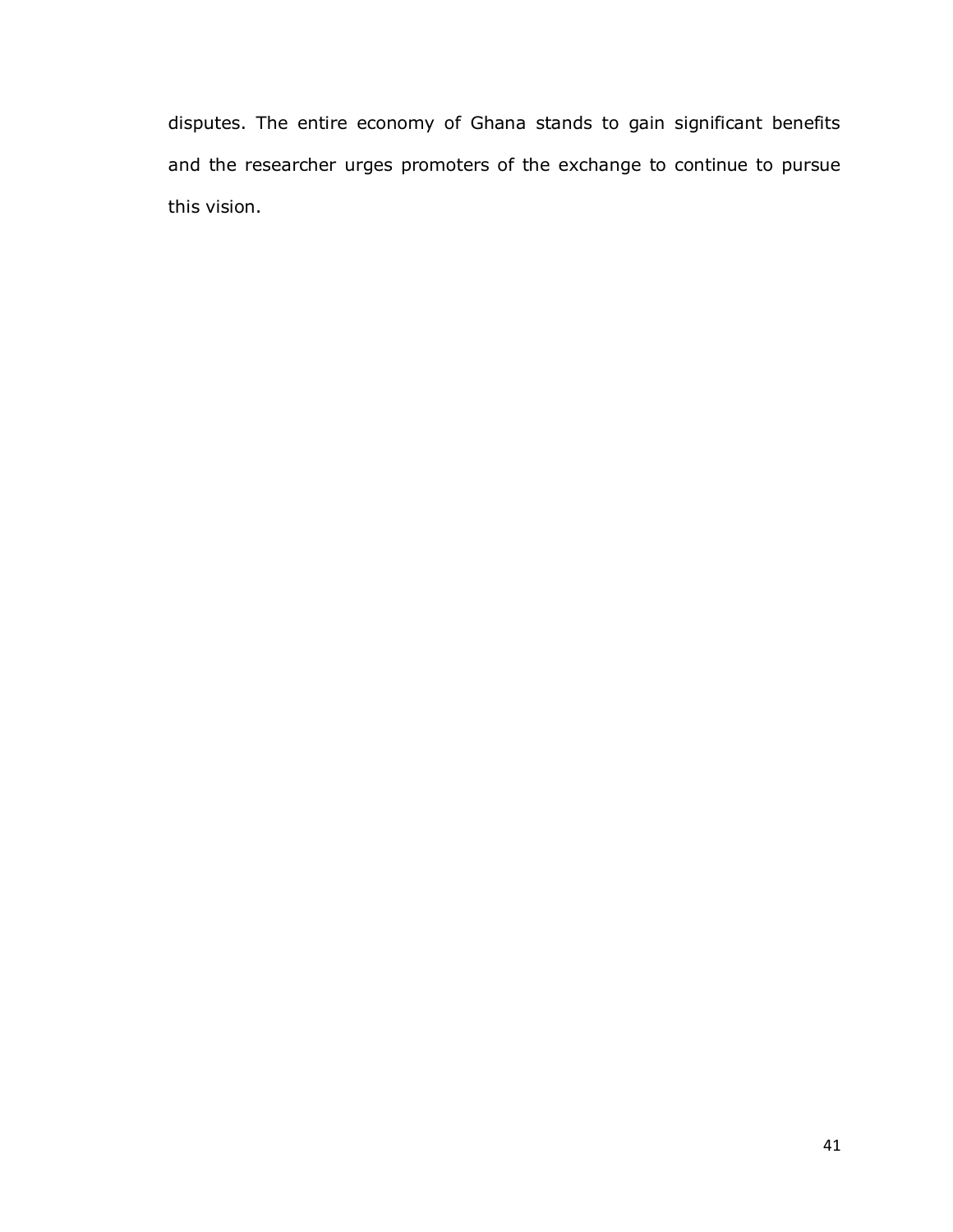## **Bibliography**

*About us*. (2009). Retrieved December 15, 2011, from Ghana Statistical Service: http://www.statsghana.gov.gh/AboutUs.html

*AGRICULTURAL SECTOR*. (2011). Retrieved December 15, 2011, from Inter African Development Bank: http://www.iadb.org/en/about-us/agriculturalsector,6211.html

Andani, A. (2011, October 7). *Stanbic, Commercial Bank Of China Sign Pact*. Retrieved December 15, 2011, from Daily Guide: <http://www.dailyguideghana.com/?p=29107>

Black, D. 1986. Success and failure of contracts: Theory and empirical evidence. Monograph Series in Finance and Economics 86-1. New York: New York University.

Breisinger C., X. Diao, J. Thurlow and R.M. Al-Hassan (2008) "Agriculture for development in Ghana: new opportunities and challenges", IFPRI Discussion Paper 00784.

*Commodities Market*. (2012). Retrieved December 1, 2012, from Financial Technologies Knowledge Management Corporation: http://www.ftkmc.com/commodities.html

*Commodity Exchange In The Offing*. (2010, December 10). Retrieved August 26, 2011, from Ghana Government Official Portal:

http://www.ghana.gov.gh/index.php?option=com\_content&view=article&id= 4163:commodity-exchange-in-the-offing&catid=23:business&Itemid=164

Garcia, P. and R. Leuthold, 2004, A Selected Review of Agricultural Commodity and Options Markets *European Review of Agricultural Economics*  31(3): 235-272.

*Ghana Business Index, The Ghana Business Index Centre*. (2007, December 20). Retrieved December 12, 2011, from Ghana Commercial Bank Limited: http://business.everythinghana.com/index.php?option=com\_mtree&task=vie wlink&link\_id=23&Itemid=26

Hieronymus, Thomas A. *Economics of Trading for Commercial and Personal Profit* New York: Commodity Research Bureau, Inc., 1977.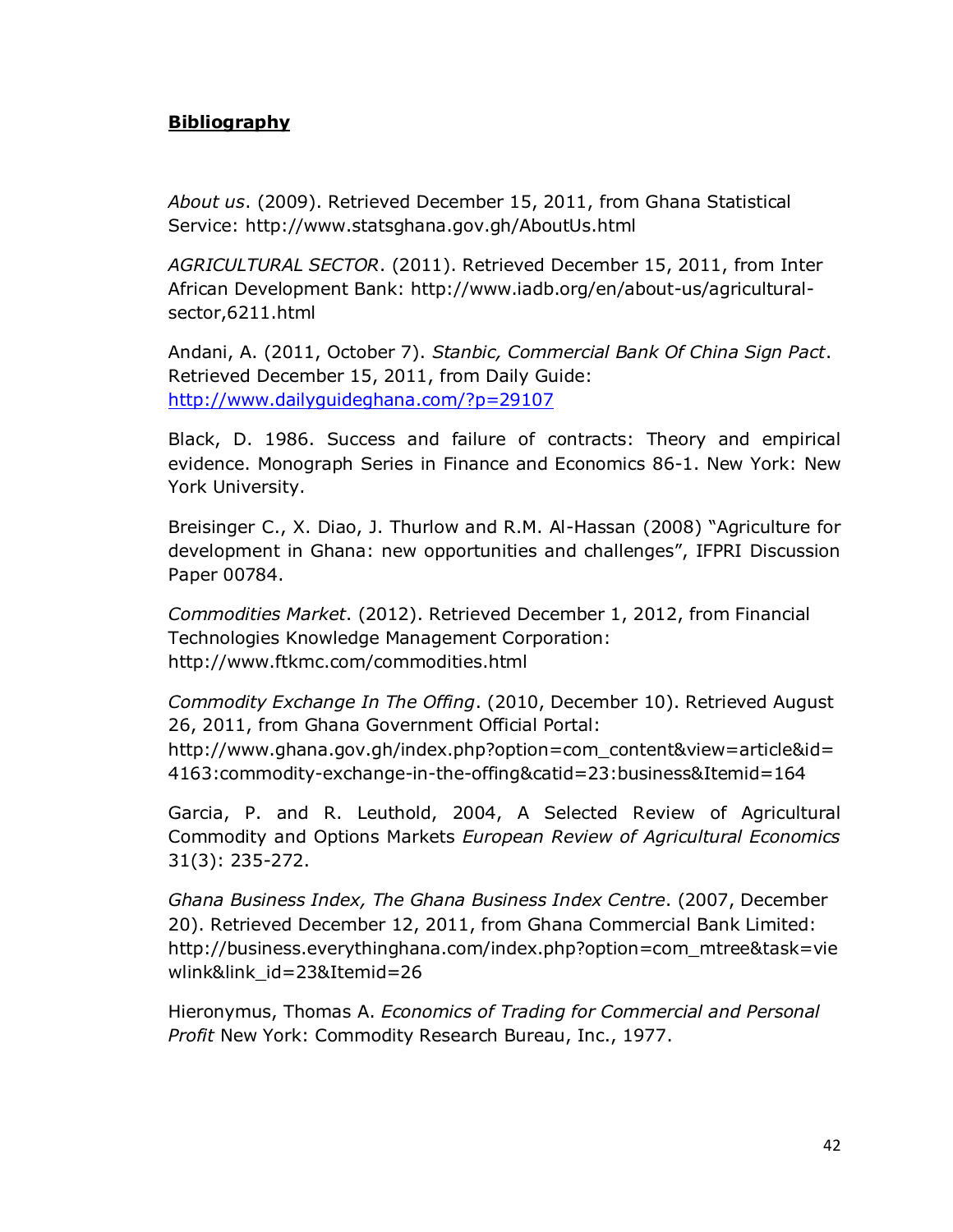Khor, M. (2006). The impact of globalization and liberalization on agriculture and small farmers in developing countries: The experience of Ghana

Mangudhla, T. (2011, December 10). *Ecobank launches benchmark index*. Retrieved December 19, 2011, from Daily news: http://www.dailynews.co.zw/index.php/business/35-business/5922-ecobanklaunches-benchmark-index.html

*New exchange to change face of trade in west Africa*. (2008). Retrieved October 7, 2011, from CommodityOnline: http://anacardium.info/IMG/pdf/COMMODITY\_EXCHANGE\_IN\_GHANA.pdf

Onumah G. and A. Aning (2009) "Feasibility study towards establishment of commodities exchange in Ghana: Final Report" undertaken on behalf of the Securities and Exchange Commission, Accra, Ghana August 2009.

Onumah, M. G. (2009). *Promoting Agricultural Commodity Exchanges* . Retrieved November 5, 2011, from United Nations Unctad: http://www.unctad.info/upload/SUC/EcowasGhanaCerealMarkets/Presentatio ns/COMEX\_Report\_Onumah\_en.PDF

Professor Nisha Singh, P. S. (2011) *'DEVELOPMENT OF COMMODITY MARKETS:USA and INDIA'*. Retrieved November 1, 2011, from uPublish.info: http://www.upublish.info/Article/-DEVELOPMENT-OF-COMMODITY-MARKETS-USA-and-INDIA-/660927

Sarantakos .S. (2005) Social Research Methods  $3<sup>rd</sup>$  Ed (Palgrave Macmillan, New York)

Shahidur .R. Winter .A. Garcia P. (2010) *Purposes and of Agricultural Commodities Exchanges in Africa Retrieved November, 2010* 

Way, Z. (2010). *Five questions about fair trade coffee*. Retrieved September 13, 2011, from Nuzza Resources: http://www.nuzza.com/resources/fivequestions-about-fair-trade-coffee.html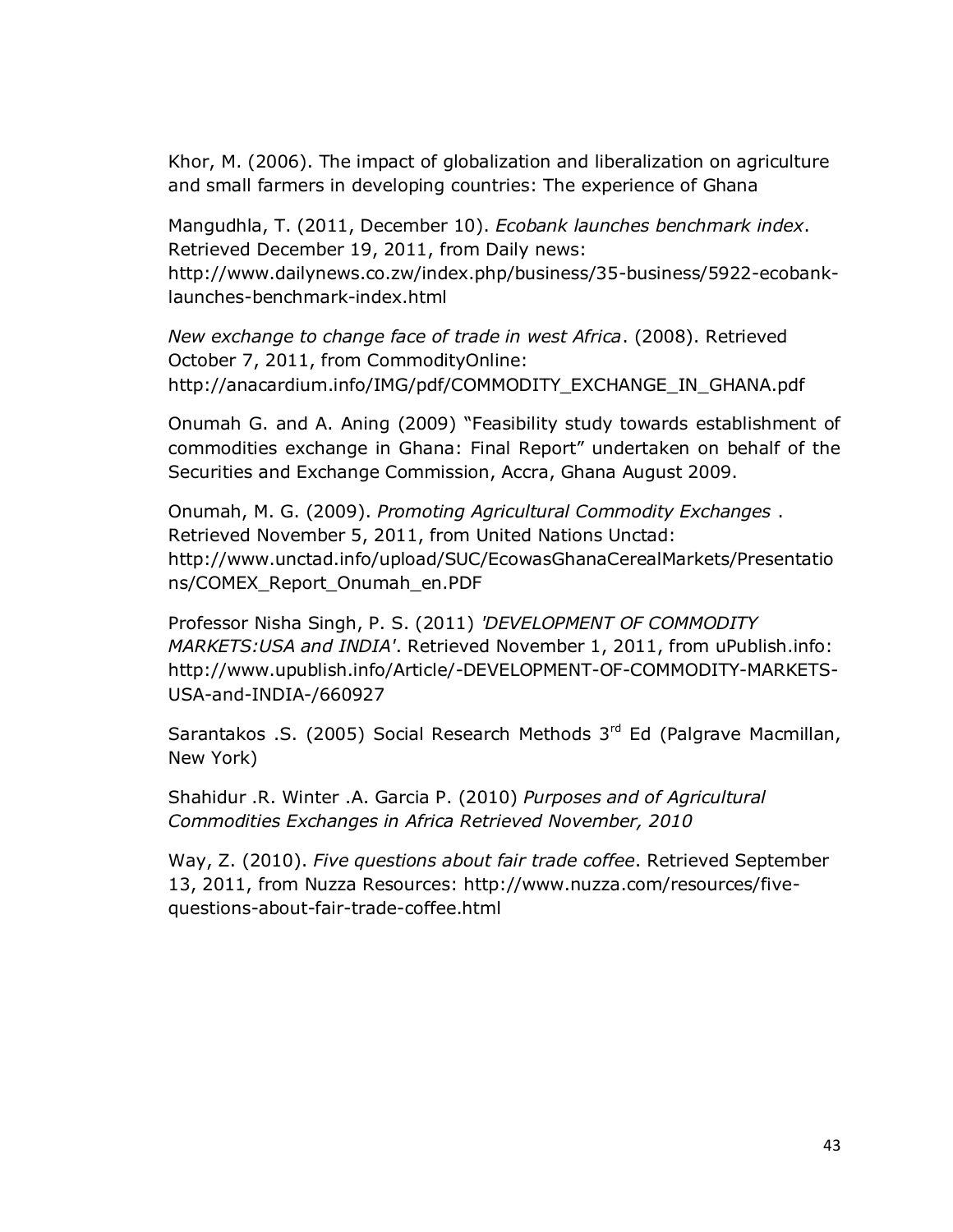## **Appendix**

## Table 1: Ghana's Maize Marketing Chain

*Source: Onumah and Aning (2009).*

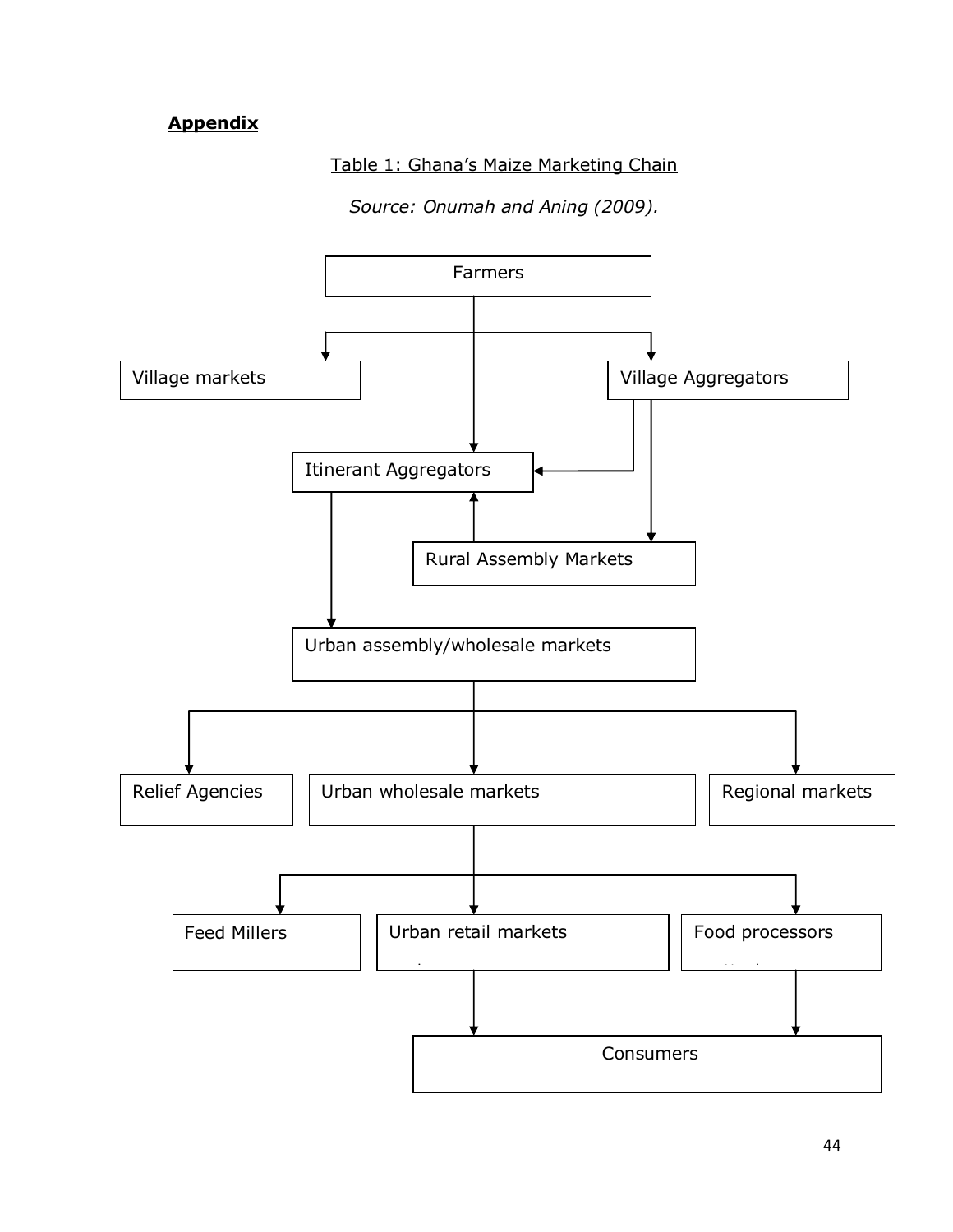## Guidelines for Interviews

## Commodity Exchange Experts

| 1. How many warehouses are located in Ghana?                                                                                     |
|----------------------------------------------------------------------------------------------------------------------------------|
|                                                                                                                                  |
| 2. What is the storage capacity of these warehouses?                                                                             |
| 3. How many of these warehouses are large enough to store agricultural<br>produce for local consumption?                         |
| 4. What is the average size of a warehouse in Ghana?                                                                             |
| 5. What is the quality of these warehouses? (ie. adequate lighting,<br>necessary temperature for agricultural storage, security) |
| 6. What agricultural products qualify to be on the exchange?                                                                     |
| 7. Why do these products qualify to be on the exchange?                                                                          |
|                                                                                                                                  |
| 8. What steps have been considered in order to encourage the adoption<br>of a commodity exchange system?                         |
| 9. Should the commodity exchange be started before or after the<br>development of a credible WRS?                                |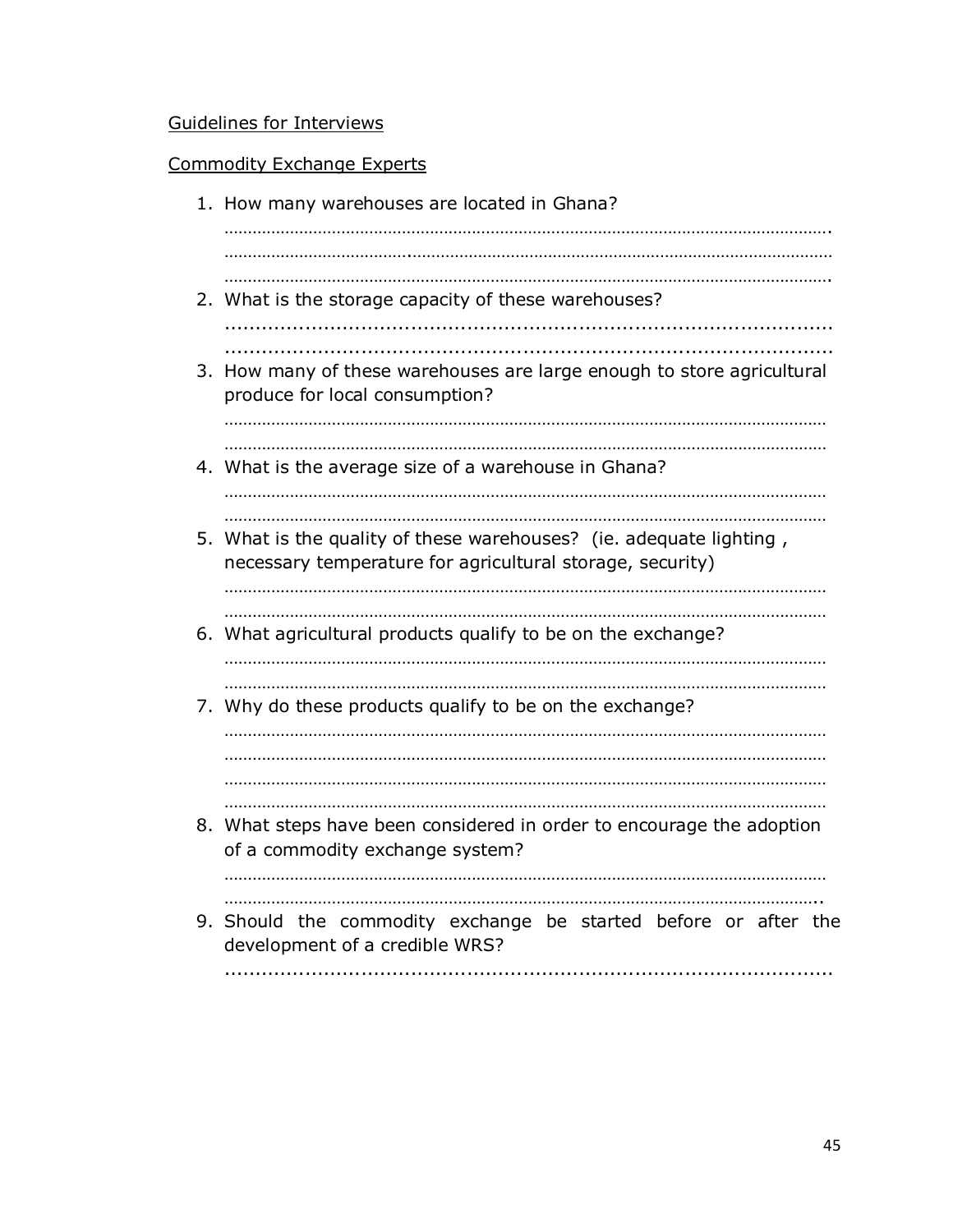## Guidelines for Bank interviews

1. Will the bank be willing to accept warehouse receipts from farmers? ………………………………………………………………………………………………………………… ………………………………………………………………………………………………………………… 2. Under what conditions will the bank be willing to accept the receipts? ………………………………………………………………………………………………………………… ………………………………………………………………………………………………………………… 3. Is the bank already putting measures in place for such a system? ………………………………………………………………………………………………………………… ……………………………………………………………………………………………………………….. 4. How will the bank be able to determine the legitimacy of the receipt? .................................................................................................. .................................................................................................. 5. Has the bank adopted any steps to ensure the receipts from the farmers are legitimate and trustworthy? ………………………………………………………………………………………………………………… ………………………………………………………………………………………………………………… 6. What are the characteristics of a legitimate receipt? .................................................................................................. .................................................................................................. 7. How will this bank assure that there will be enough funds pushed into the agricultural sector to ensure the success of such a system? ………………………………………………………………………………………………………………… ………………………………………………………………………………………………………………… 8. Should the commodity exchange be started before or after the development of a credible WRS? .................................................................................................. ..................................................................................................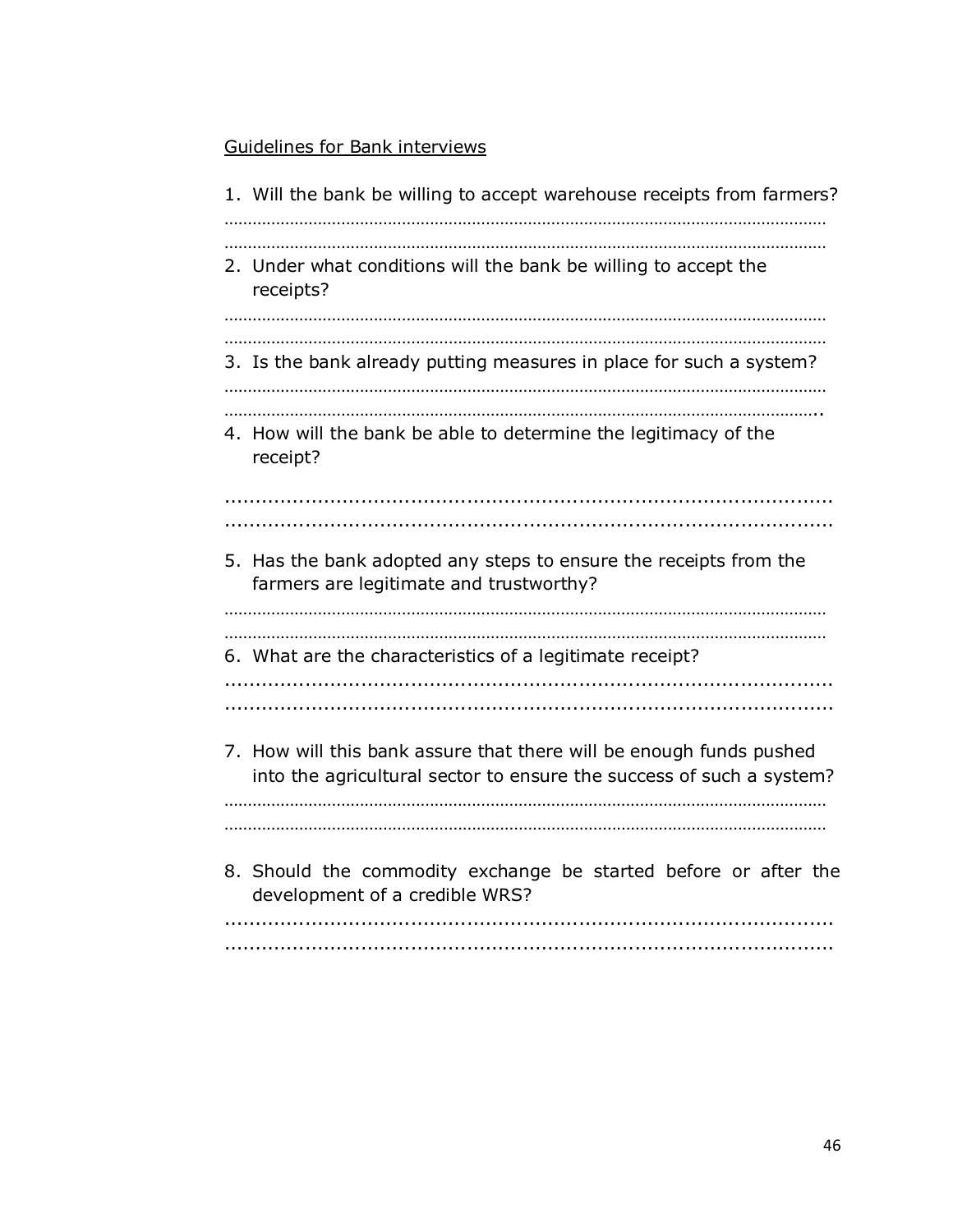## Interview Guidelines for the Stanbic Bank Representatives

| 1. As a result of their affiliations with commodity exchange, does the<br>bank think they will be willing to adopt such a system in Ghana?  |
|---------------------------------------------------------------------------------------------------------------------------------------------|
| 2. Under what conditions will the bank be willing to accept the receipts?                                                                   |
| 3. How does the bank intend on dealing with settlements of the farmers?                                                                     |
| 4. Is the bank already putting measures in place for such a system?                                                                         |
| 5. Will the bank be willing to accept warehouse receipts from farmers?                                                                      |
| 6. How will the bank be able to determine the legitimacy of the receipt?                                                                    |
| 7. Has the bank adopted any steps to ensure the receipts from the<br>farmers are legitimate and trustworthy?                                |
| 8. What are the characteristics of a legitimate receipt?                                                                                    |
| 9. How will this bank assure that there will be enough funds pushed into<br>the agricultural sector to ensure the success of such a system? |
| 10. Should the commodity exchange be started before or after the<br>development of a credible WRS?                                          |
|                                                                                                                                             |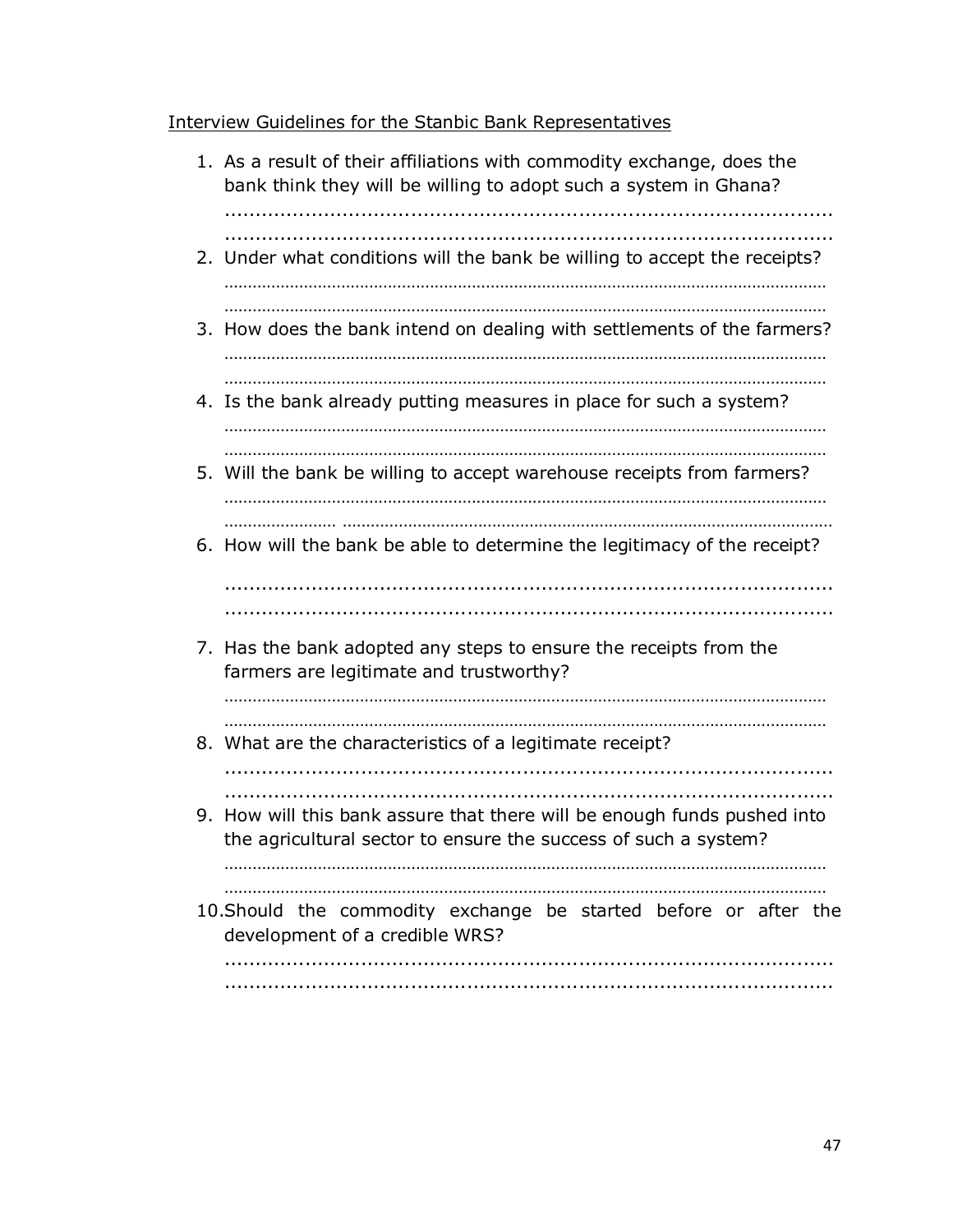Interview Guidelines for the Ministry of Agriculture Representatives

1. How many warehouses are located in Ghana? ………………………………………………………………………………………………………………… ………………………………….……………………………………………………………………………… …………………………………………………………………… 2. What is the storage capacity of these warehouses? .................................................................................................. ..................................................... 3. How many of these warehouses are large enough to store agricultural produce for local consumption? ………………………………………………………………………………………………………………… ……………………………………………………………………………………………………………….. 4. What is the average size of a warehouse in Ghana? ………………………………………………………………………………………………………………… ……………………………………………………………………………………………………………….. 5. What is the quality of these warehouses? (ie. adequate lighting , necessary temperature for agricultural storage, security, etc) ………………………………………………………………………………………………………………… ……………………………………………………………………………………………………………….. 6. What agricultural products qualify to be on the exchange? ………………………………………………………………………………………………………………… 7. Why do these products qualify to be on the exchange? ………………………………………………………………………………………………………………… ……………………………………………………………………………………………………………….. 8. What steps have been considered in order to encourage the adoption of a commodity exchange system? ………………………………………………………………………………………………………………… ……………………………………………………………………………………………………………….. 9. Should the commodity exchange be started before or after the development of a credible WRS? .................................................................................................. .................................................................................................. 10.Should the commodity exchange be started before or after the development of a credible WRS? .................................................................................................. .................................................................................................